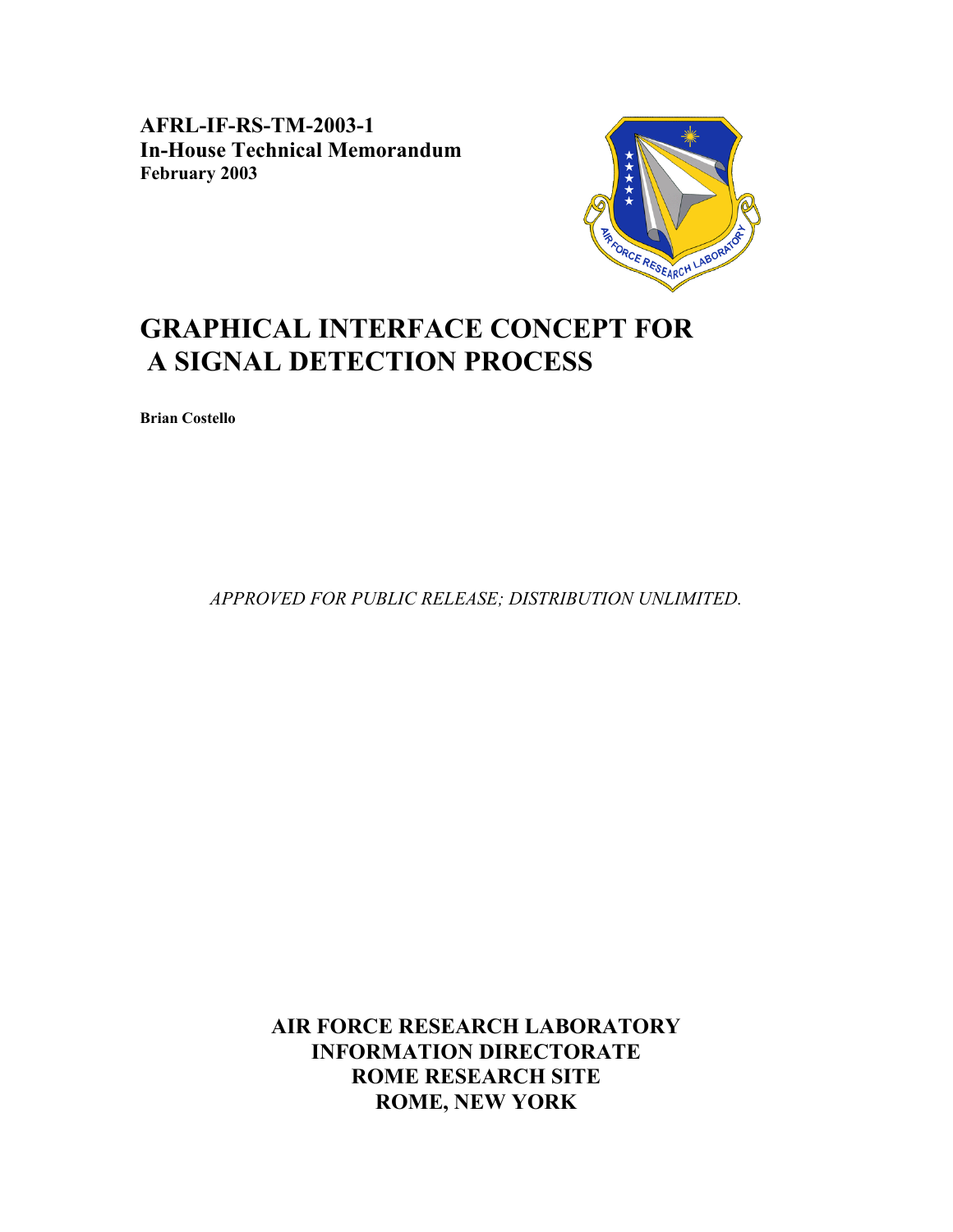This report has been reviewed by the Air Force Research Laboratory, Information Directorate, Public Affairs Office (IFOIPA) and is releasable to the National Technical Information Service (NTIS). At NTIS it will be releasable to the general public, including foreign nations.

AFRL-IF-RS-TM-2003-1 has been reviewed and is approved for publication.

APPROVED:

Dend Continue

 GERALD C. NETHERCOTT Chief, Multi-Sensor Exploitation Branch Information and Intelligence Exploitation Division

FOR THE DIRECTOR:

 JOSEPH CAMERA Chief, Information & Intelligence Exploitation Division Information Directorate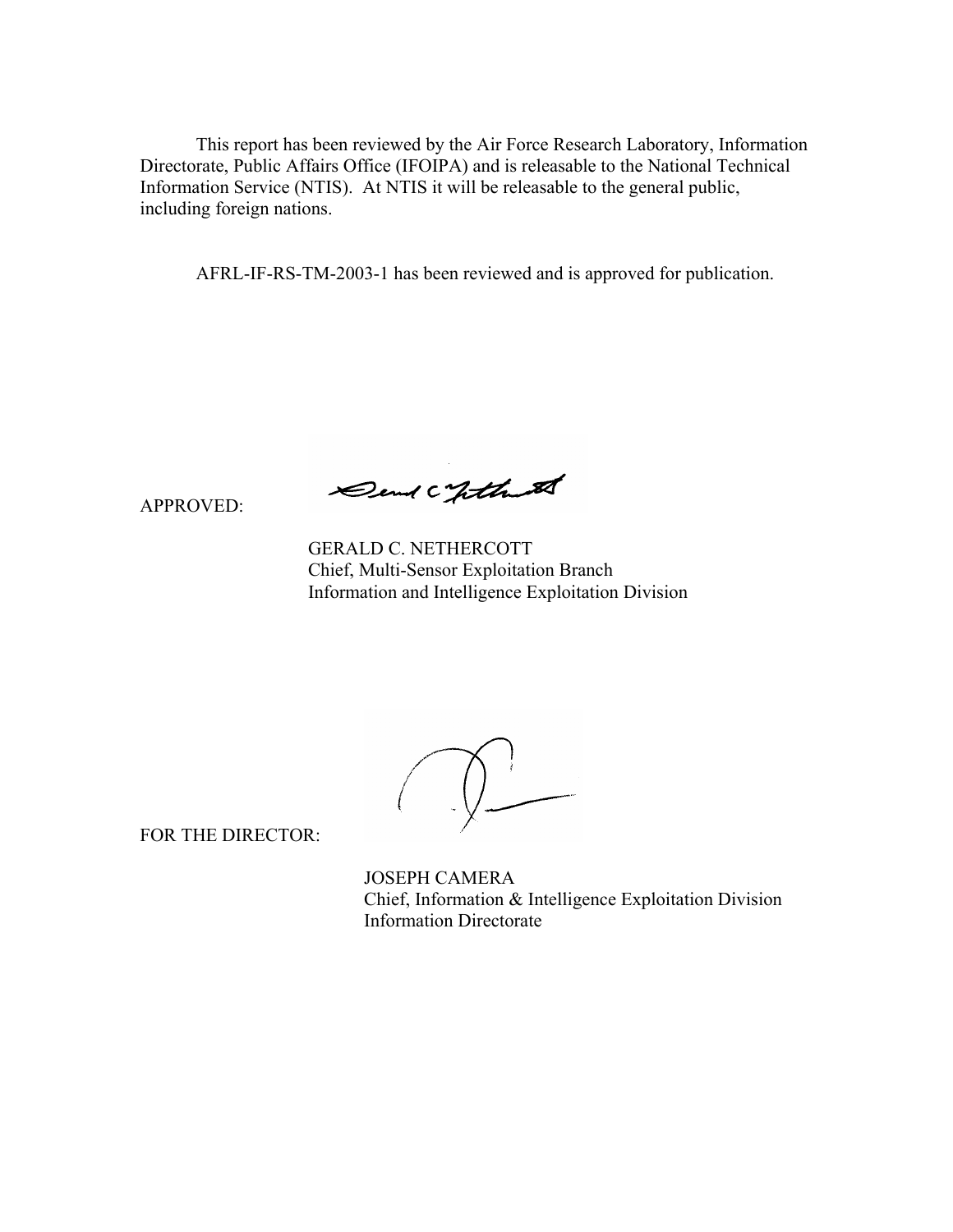|                                                                                                                                                                                                                                                                                                                    | <b>REPORT DOCUMENTATION PAGE</b>                   |                                                          | Form Approved<br>OMB No. 074-0188                                                                                                                                                                                                                                                                                                                                                                            |
|--------------------------------------------------------------------------------------------------------------------------------------------------------------------------------------------------------------------------------------------------------------------------------------------------------------------|----------------------------------------------------|----------------------------------------------------------|--------------------------------------------------------------------------------------------------------------------------------------------------------------------------------------------------------------------------------------------------------------------------------------------------------------------------------------------------------------------------------------------------------------|
| Public reporting burden for this collection of information is estimated to average 1 hour per response, including the time for reviewing instructions, searching existing data sources, gathering and<br>and to the Office of Management and Budget, Paperwork Reduction Project (0704-0188), Washington, DC 20503 |                                                    |                                                          | maintaining the data needed, and completing and reviewing this collection of information. Send comments regarding this burden estimate or any other aspect of this collection of information, including<br>suggestions for reducing this burden to Washington Headquarters Services, Directorate for Information Operations and Reports, 1215 Jefferson Davis Highway, Suite 1204, Arlington, VA 22202-4302, |
| 1. AGENCY USE ONLY (Leave blank)                                                                                                                                                                                                                                                                                   | 2. REPORT DATE<br>FEBRUARY 2003                    | 3. REPORT TYPE AND DATES COVERED                         | In House Tech Memo, May 2002 - August 2002                                                                                                                                                                                                                                                                                                                                                                   |
| <b>4. TITLE AND SUBTITLE</b>                                                                                                                                                                                                                                                                                       |                                                    |                                                          | <b>5. FUNDING NUMBERS</b>                                                                                                                                                                                                                                                                                                                                                                                    |
| GRAPHICAL INTERFACE CONCEPT FOR A SIGNAL DETECTION<br><b>PROCESS</b>                                                                                                                                                                                                                                               |                                                    | PR - 459E<br>TA-PR                                       | PE - 62702F                                                                                                                                                                                                                                                                                                                                                                                                  |
| 6. AUTHOR(S)                                                                                                                                                                                                                                                                                                       |                                                    | WU-OJ                                                    |                                                                                                                                                                                                                                                                                                                                                                                                              |
| <b>Brian Costello</b>                                                                                                                                                                                                                                                                                              |                                                    |                                                          |                                                                                                                                                                                                                                                                                                                                                                                                              |
| 7. PERFORMING ORGANIZATION NAME(S) AND ADDRESS(ES)                                                                                                                                                                                                                                                                 |                                                    |                                                          | <b>8. PERFORMING ORGANIZATION</b><br><b>REPORT NUMBER</b>                                                                                                                                                                                                                                                                                                                                                    |
| <b>AFRL/IFEC</b><br>32 Brooks Road<br>Rome, NY 13441-4114                                                                                                                                                                                                                                                          |                                                    |                                                          | AFRL-IF-RS-TM-2003-1                                                                                                                                                                                                                                                                                                                                                                                         |
| 9. SPONSORING / MONITORING AGENCY NAME(S) AND ADDRESS(ES)                                                                                                                                                                                                                                                          |                                                    |                                                          | <b>10. SPONSORING / MONITORING</b>                                                                                                                                                                                                                                                                                                                                                                           |
| <b>AFRL/IFEC</b><br>32 Brooks Road<br>Rome, NY 13441-4114                                                                                                                                                                                                                                                          |                                                    |                                                          | <b>AGENCY REPORT NUMBER</b><br>AFRL-IF-RS-TM-2003-1                                                                                                                                                                                                                                                                                                                                                          |
|                                                                                                                                                                                                                                                                                                                    |                                                    |                                                          |                                                                                                                                                                                                                                                                                                                                                                                                              |
| <b>11. SUPPLEMENTARY NOTES</b><br>AFRL Project Engineer: Dr. Andrew Noga/IFEC/315-330-2270/Andrew.noga@rl.af.mil<br>Brian Costello is a participant in AFRL's summer student engineering employment program.                                                                                                       |                                                    |                                                          |                                                                                                                                                                                                                                                                                                                                                                                                              |
| 12a. DISTRIBUTION / AVAILABILITY STATEMENT                                                                                                                                                                                                                                                                         |                                                    |                                                          | <b>12b. DISTRIBUTION CODE</b>                                                                                                                                                                                                                                                                                                                                                                                |
| APPROVED FOR PUBLIC RELEASE; DISTRIBUTION UNLIMITED.                                                                                                                                                                                                                                                               |                                                    |                                                          |                                                                                                                                                                                                                                                                                                                                                                                                              |
| 13. ABSTRACT (Maximum 200 Words)                                                                                                                                                                                                                                                                                   |                                                    |                                                          |                                                                                                                                                                                                                                                                                                                                                                                                              |
| A concept is presented for a graphical interface to the Adjustable Bandwidth Concept (ABC) signal energy detection<br>process, U.S. Patent 5,257,211. To verify the utility and effectiveness of the interface, a MATLAB (Mathworks, Inc)<br>be used in the development of such systems.                           |                                                    |                                                          | implementation has been developed. The emphasis is on those applications which would require real-time processing.<br>Although the implementation itself does not run in real-time for higher sampling rates, it does serve as a design that can                                                                                                                                                             |
|                                                                                                                                                                                                                                                                                                                    |                                                    |                                                          |                                                                                                                                                                                                                                                                                                                                                                                                              |
| 14. SUBJECT TERMS war simulation, computer games                                                                                                                                                                                                                                                                   |                                                    |                                                          | <b>15. NUMBER OF PAGES</b><br>36                                                                                                                                                                                                                                                                                                                                                                             |
| graphical user interface, signal detection, signal grouping                                                                                                                                                                                                                                                        |                                                    |                                                          | <b>16. PRICE CODE</b>                                                                                                                                                                                                                                                                                                                                                                                        |
| <b>17. SECURITY CLASSIFICATION</b><br>OF REPORT                                                                                                                                                                                                                                                                    | <b>18. SECURITY CLASSIFICATION</b><br>OF THIS PAGE | <b>19. SECURITY CLASSIFICATION</b><br><b>OF ABSTRACT</b> | <b>20. LIMITATION OF ABSTRACT</b>                                                                                                                                                                                                                                                                                                                                                                            |
| <b>UNCLASSIFIED</b>                                                                                                                                                                                                                                                                                                | <b>UNCLASSIFIED</b>                                | <b>UNCLASSIFIED</b>                                      | UL                                                                                                                                                                                                                                                                                                                                                                                                           |
| NSN 7540-01-280-5500                                                                                                                                                                                                                                                                                               |                                                    |                                                          | Standard Form 298 (Rev. 2-89)<br>Prescribed by ANSI Std. Z39-18<br>298-102                                                                                                                                                                                                                                                                                                                                   |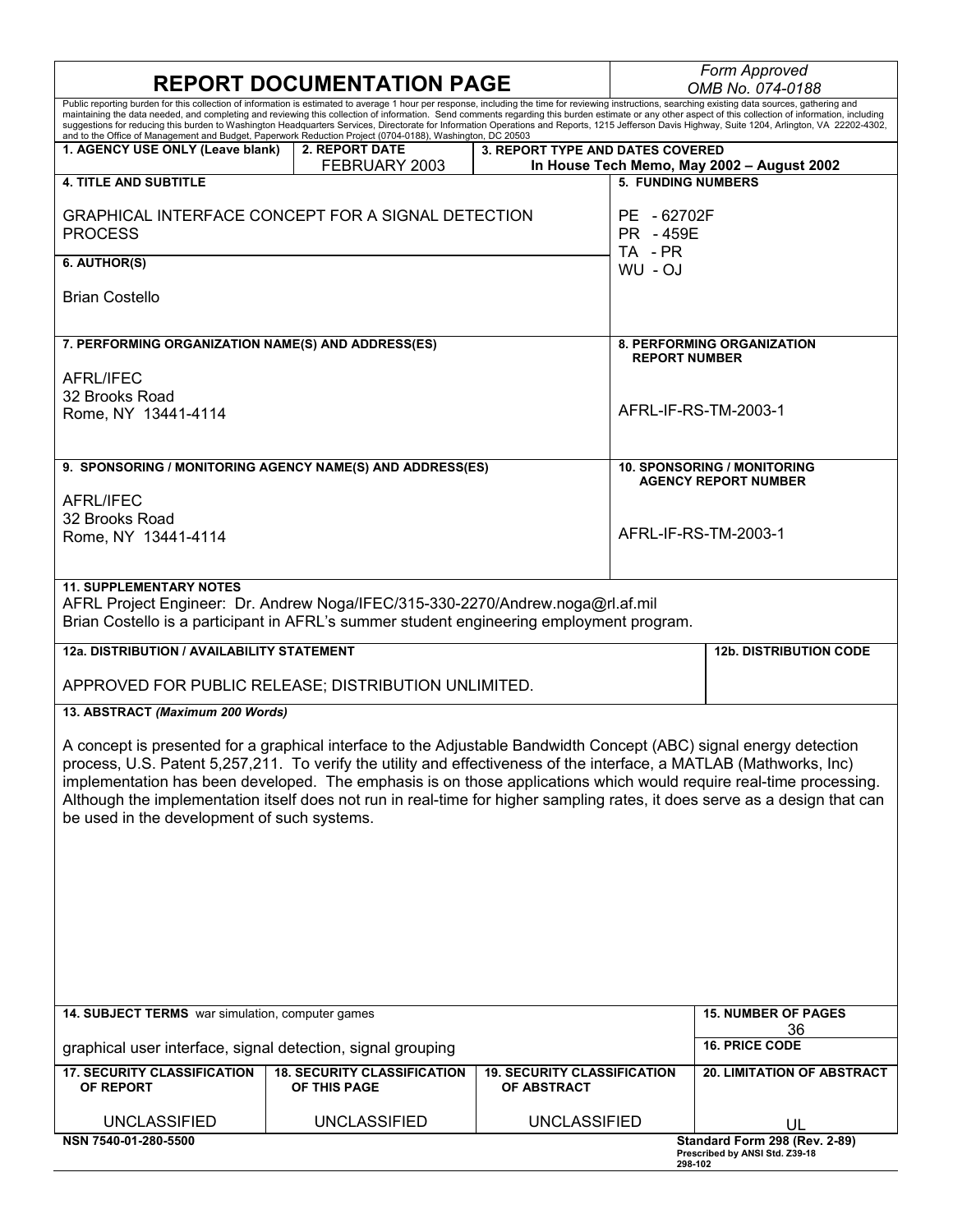# *Table of Contents*

# **Paragraph**

# **Title**

# **Page**

| 1.0   | <b>Introduction</b>                     | 1                |
|-------|-----------------------------------------|------------------|
| 1.1   | Overview of ABC Process                 | $\mathbf{1}$     |
| 1.2   | Background                              | $\mathbf{1}$     |
| 2.0   | <b>Prototype GUI Implementation</b>     | $\boldsymbol{2}$ |
| 2.1   | <b>ABC-Analyzer Window</b>              | $\overline{3}$   |
| 2.1.1 | <b>ABC-Analyzer Menus</b>               | $\overline{4}$   |
| 2.1.2 | <b>ABC-Analyzer Display</b>             | 13               |
| 2.2   | <b>Signal Object Display Window</b>     | 16               |
| 2.2.1 | Signal Object Display Menus             | 17               |
| 2.2.2 | Signal Object Display                   | 20               |
| 3.0   | <b>Signal Object Creation Algorithm</b> | 23               |
| 3.1   | Motivations for a New Algorithm         | 23               |
| 3.2   | Constraints                             | 24               |
| 3.3   | <b>Algorithm Description</b>            | 24               |
| 3.3.1 | <b>First Pass</b>                       | 25               |
| 3.3.2 | <b>Second Pass</b>                      | 26               |
| 3.3.3 | Display                                 | 28               |
| 4.0   | <b>Other Output</b>                     | 29               |
| 4.1   | Parameter Text File                     | 29               |
| 4.2   | Line Object Text File                   | 30               |
| 4.3   | Signal Object Text File                 | 30               |
| 5.0   | <b>Conclusions</b>                      | 30               |
| 5.1   | Speed                                   | 30               |
| 5.2   | Design Comments                         | 31               |
| 5.3   | Other Uses                              | 31               |
| 5.4   | Acknowledgements                        | 31               |
|       | <b>References</b>                       | 32               |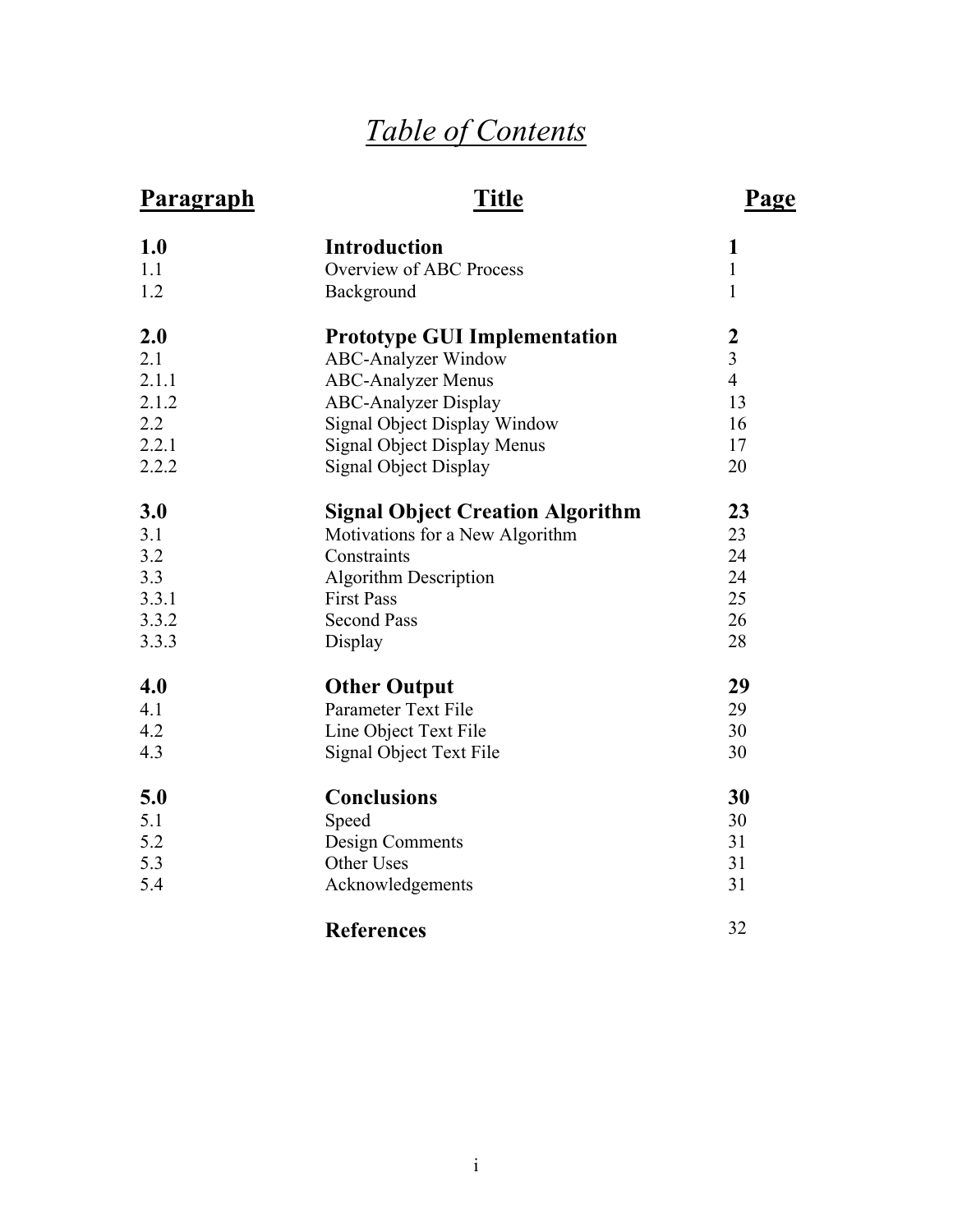# **1.0 Introduction**

This report covers work done under the Summer Engineering Aide Program, for the year 2002. Work was concentrated in the building of a prototype graphical user interface for a real-time implementation of the ABC Process.

# **1.1 Overview of the ABC Process**

The ABC Process is a signal detection algorithm that uses various stages of time and frequency averaging. This algorithm was developed within AFRL/IFEC, and is covered under U.S. Patent #5,257,211.

The ABC algorithm incrementally increases time averaging while decreasing frequency averaging. By using multiple stages of this averaging, the ABC process is able to detect signals with a wide range of bandwidths. This allows the operator to see all of the signals in the region of interest, even if they are overlapped.

## **1.2 Background**

During the 1999 Summer Engineering Aide program, a Matlab based program was developed that ran the ABC algorithm on a user-defined .wav file. This work was documented in [1]. This program is satisfactory for off-line

1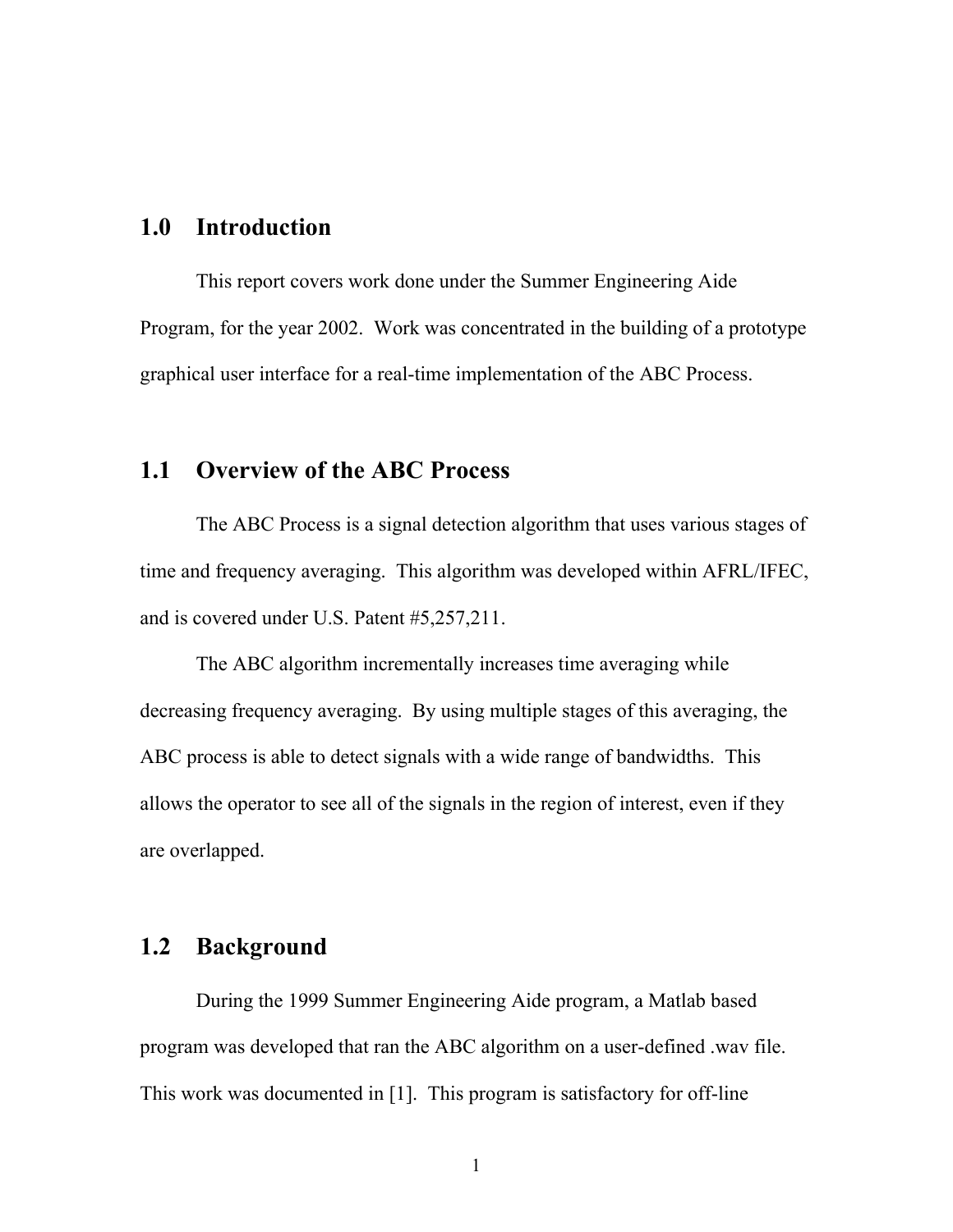applications, however, there is also interest in a real-time implementation of the ABC process. The issue then arose that the software engineers developing the new implementation would not know what parameters the RF engineers would want to be able to control. The solution was to create a prototype implementation that would simulate running at real-time, and would show the developers what the engineers and operators would like to see and be able to control. This prototype implementation is discussed herein.

#### **2.0 Prototype GUI Implementation**

The main goal of this implementation was not necessarily to run at realtime, but more to emulate running at real-time. To do this, existing functions were used, and some new ones were created. The existing ABC program was written in Matlab; therefore, Matlab was chosen to be the basis for this implementation. Another existing program, a running spectrogram, was also written in Matlab and facilitated further development.

The new GUI is made up of three windows: the ABC-Analyzer window, the Signal Object Display, and a waitbar.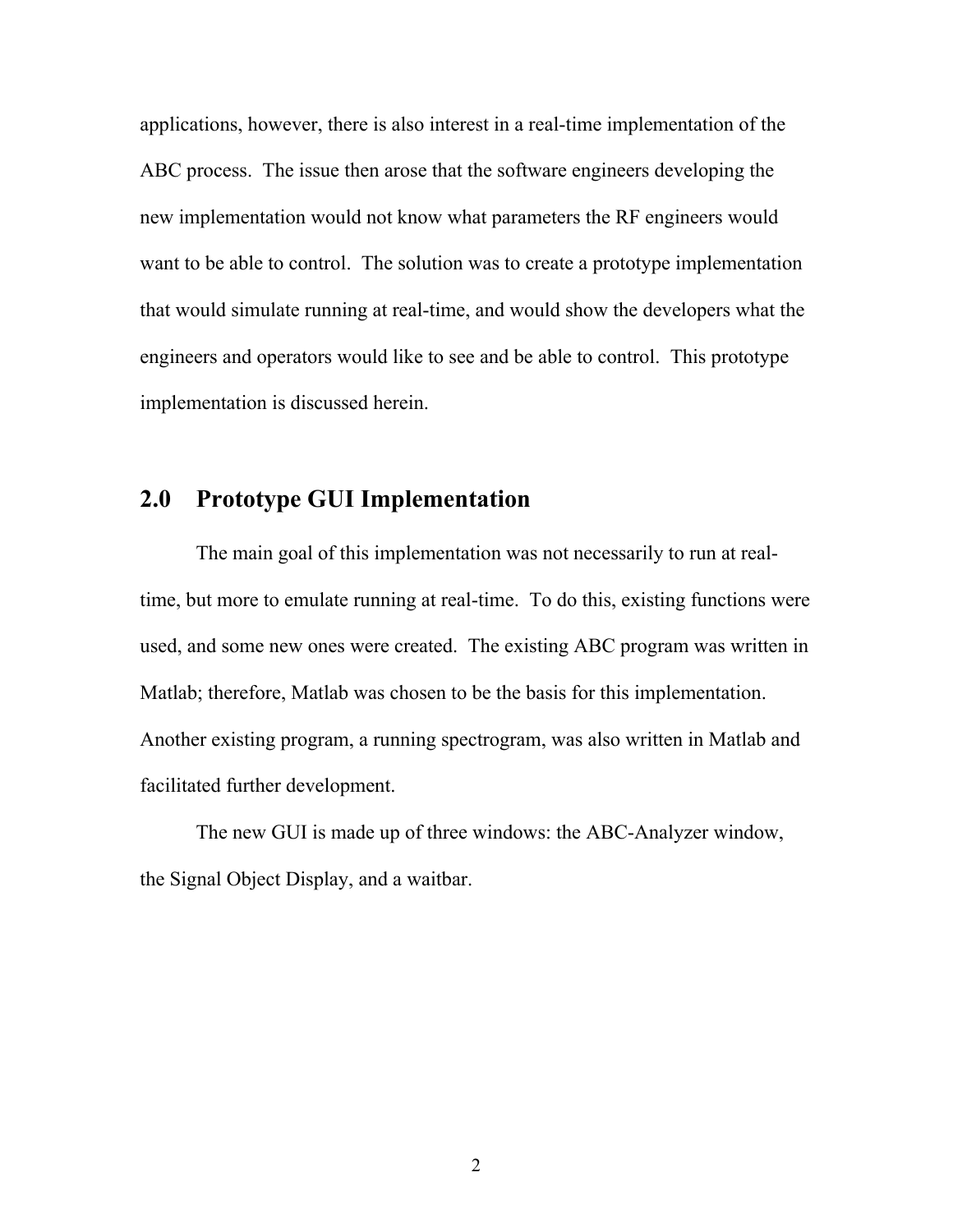# **2.1 ABC-Analyzer Window**

The ABC-Analyzer Window is derived from an existing program, fft scan, that was written by AFRL/IFEC Dr. Andrew Noga. As seen in Figures 2.1.1 and 2.1.2, it shows the input spectrogram as well as spectrograms for all of the ABC stage outputs. It also contains menus to edit all of the relevant ABC parameters.



**Fig 2.1.1 Screen Shot of the ABC-Analyzer Window**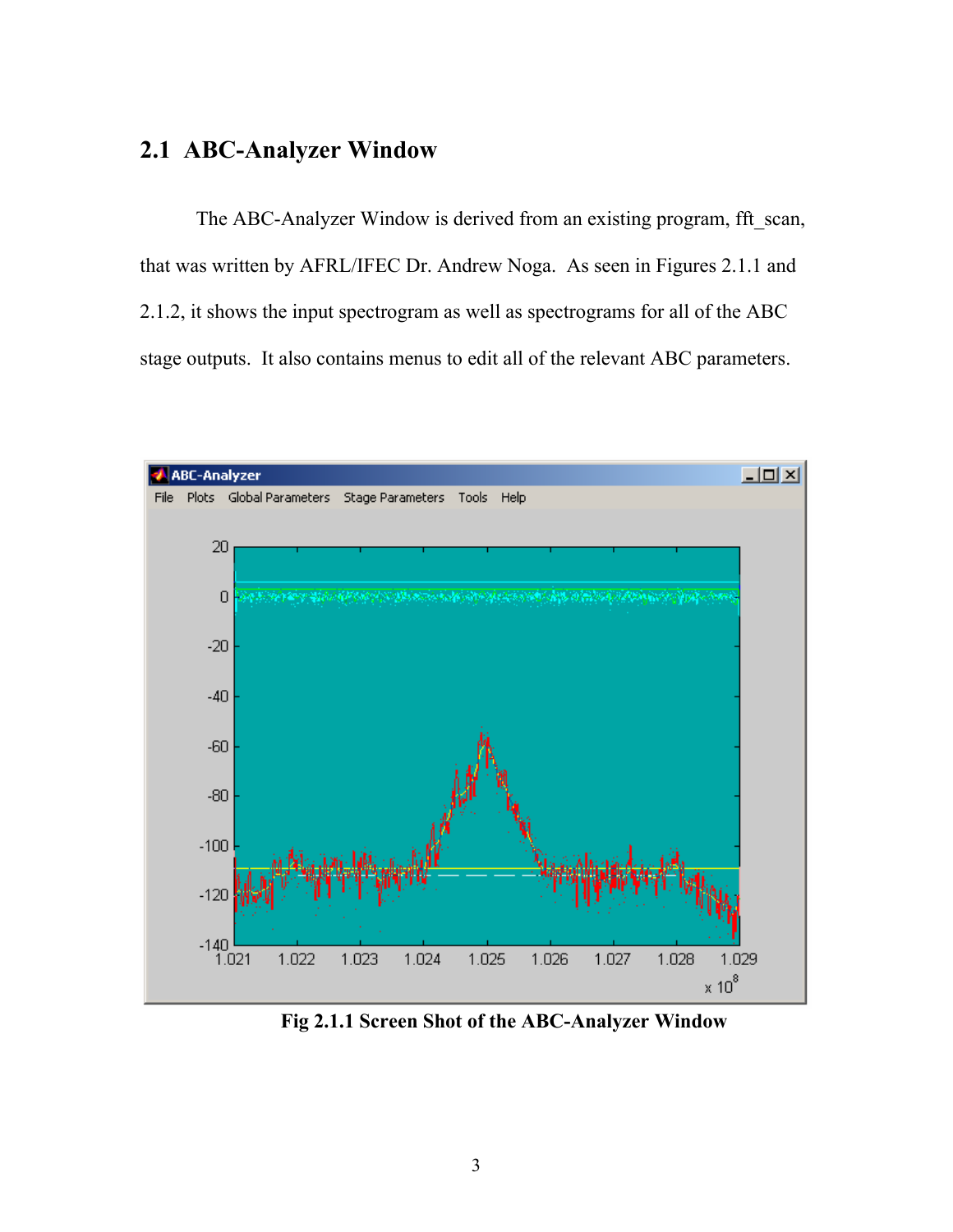.

**J** Exit

**Fig 2.1.2 The ABC-Analyzer Menu Bar** 

# **2.1.1 ABC-Analyzer Menus**

Referring to Figure 2.1.3, the first menu in the ABC-Analyzer window is the 'File' menu It contains general options that apply to either the file as a whole, or to the running of the ABC program. This includes information related to the type of filtering. It also contains options to save the current display, and to exit the program. The filter information is used for the running calculation of the noise floor estimate. An option to change the running average factor was also included in an effort to give the operator the maximum control possible.

|      |             | <b>ABC-Analyzer</b>          |                  |            |          | $\Box$ D $\times$  |
|------|-------------|------------------------------|------------------|------------|----------|--------------------|
|      |             | File Plots Global Parameters | Stage Parameters | Tools Help |          |                    |
| Exit | Save Figure | Noise Floor Estimation       |                  |            |          |                    |
|      |             | ABC-Analyzer                 |                  |            |          | $\Box$ ol $\times$ |
| File |             | Plots Global Parameters      | Stage Parameters | Tools Help |          |                    |
|      | Save Figure |                              |                  |            |          |                    |
|      |             |                              |                  |            |          |                    |
|      |             | Noise Floor Estimation<br>н  | Filter Range     |            | Low Pass |                    |

Averaging Factor

**Fig 2.1.3 ABC-Analyzer 'File' Menu and Sub-Menus** 

High Pass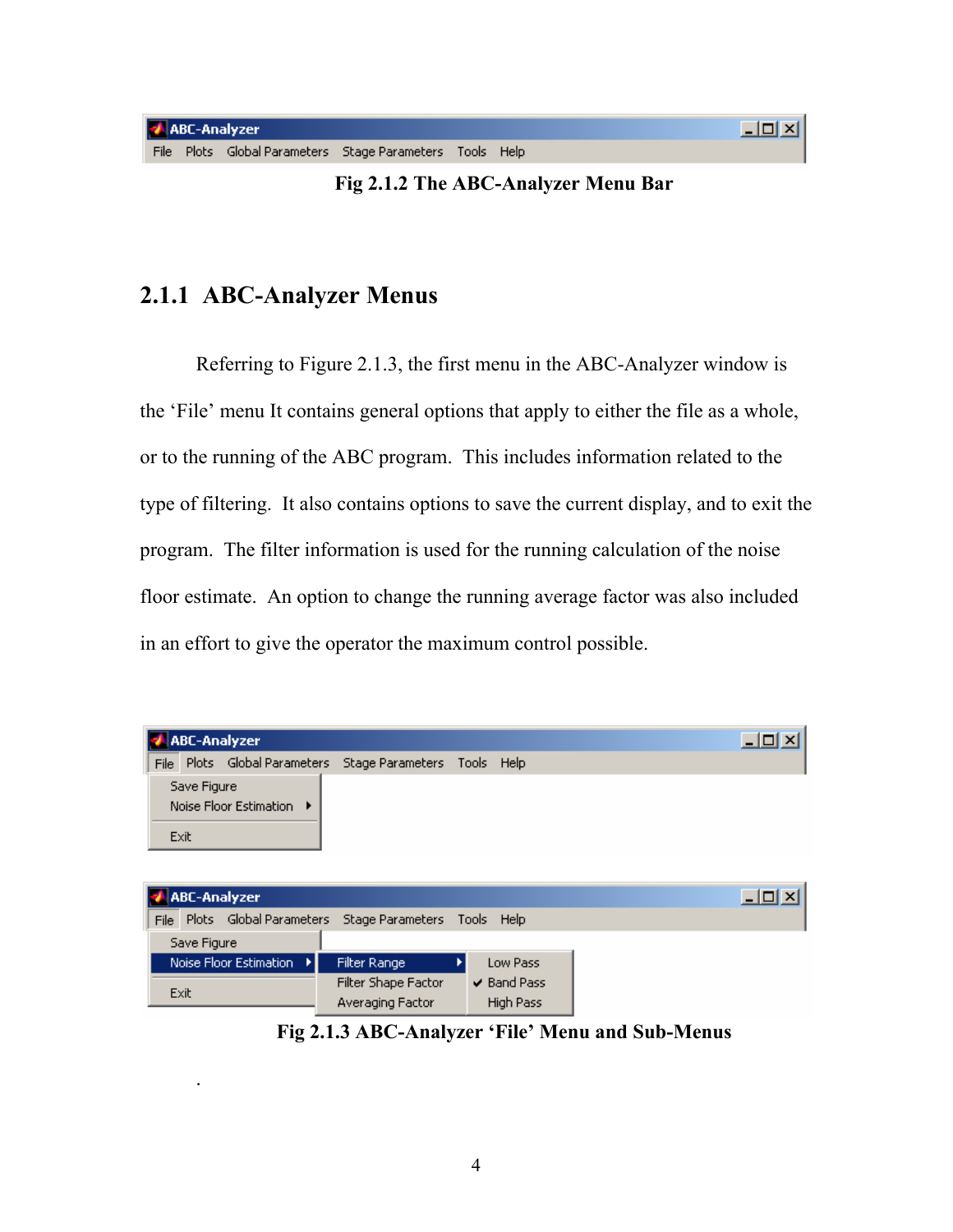|      | <b>ABC-Analyzer</b> |                         |   |                             |  |  | $\Box$ |
|------|---------------------|-------------------------|---|-----------------------------|--|--|--------|
| File |                     | Plots Global Parameters |   | Stage Parameters Tools Help |  |  |        |
|      |                     | $\checkmark$ Channel 1  |   |                             |  |  |        |
|      |                     | Channel 2               |   |                             |  |  |        |
|      |                     | Flip Spectrum           |   |                             |  |  |        |
|      | $\times$ Input      |                         |   |                             |  |  |        |
|      | $\vee$ Stage 1      |                         |   |                             |  |  |        |
|      | $\vee$ Stage 2      |                         |   |                             |  |  |        |
|      | $\vee$ Stage 3      |                         |   |                             |  |  |        |
|      |                     | Colormap                | ▶ |                             |  |  |        |
|      |                     | <b>Plot Decimation</b>  |   |                             |  |  |        |
|      |                     | Set Y-Limits            |   |                             |  |  |        |
|      |                     | Default Y-Limits        |   |                             |  |  |        |

|      |                | <b>ABC-Analyzer</b>                                |                                                                                         |  |  |  | $\Box$ D $\times$ |
|------|----------------|----------------------------------------------------|-----------------------------------------------------------------------------------------|--|--|--|-------------------|
| File |                | Plots Global Parameters                            | Stage Parameters Tools Help                                                             |  |  |  |                   |
|      |                | $\checkmark$ Channel 1<br>Channel 2                |                                                                                         |  |  |  |                   |
|      |                | Flip Spectrum                                      |                                                                                         |  |  |  |                   |
|      | $\times$ Input | $\vee$ Stage 1<br>$\vee$ Stage 2<br>$\vee$ Stage 3 |                                                                                         |  |  |  |                   |
|      |                | Colormap                                           | Autumn                                                                                  |  |  |  |                   |
|      |                | Plot Decimation                                    | <b>Bone</b><br>Cool                                                                     |  |  |  |                   |
|      |                | Set Y-Limits<br>Default Y-Limits                   | Copper<br>Flag                                                                          |  |  |  |                   |
|      |                |                                                    | Gray<br>Hot<br>Hsy<br><b>Jet</b><br>Lines<br>Prism<br>Spring<br>Summer<br>$\vee$ Winter |  |  |  |                   |

# **Fig 2.1.4 ABC-Analyzer 'Plots' Menu and Sub-Menu**

Referring to Figure 2.1.4, the 'Plots' menu is the second menu in the window. This menu allows the user to adapt the display to their current needs and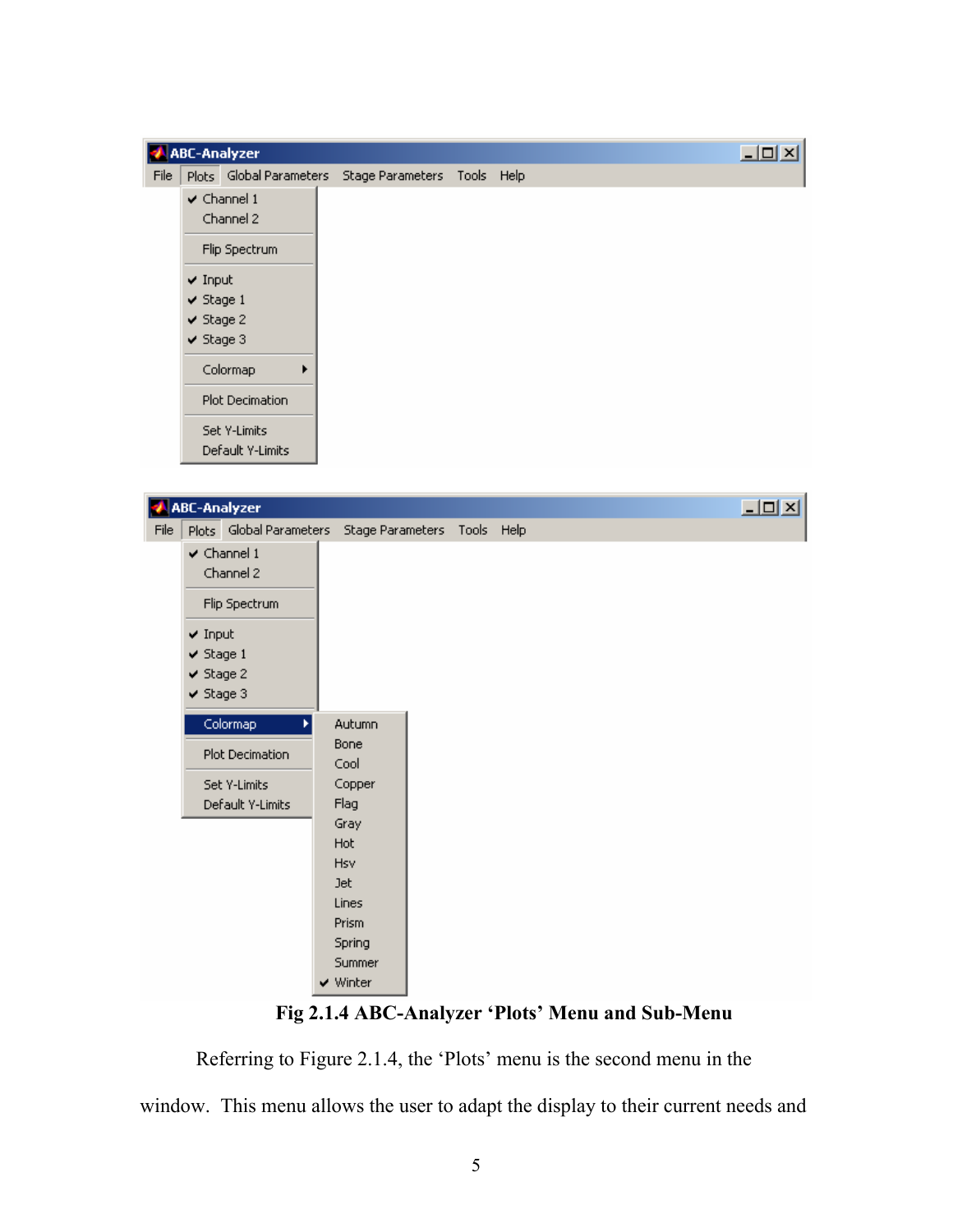preferences. Options include the ability to switch between channels (if the data has multiple channels), flip the spectrum left to right, turn on and off the different stage plots as desired, change the color scheme, the ability to change the refresh rate of the display, and to change the range of the vertical axes. It should be noted that the ABC algorithm is set to calculate on the selected channel only. Also, turning off the plot of one stage does not stop that stage from being calculated. It only stops that stage from being seen on the display. Likewise, turning a stage off in the ABC-Analyzer window does not turn it off in the Signal Object Display. The 'Flip Spectrum' option works similarly in that it only flips the spectrum visually in the ABC-Analyzer window. Any output will be calculated as if the flip option was turned off. Next, the 'colormap' option allows the operator to change the color scheme that is used for the different plots. The submenu for this option contains all of the colormaps that come standard in Matlab. The 'Plot Decimation' option changes the number of time segments between refreshes of the display. However, every time segment is still calculated and run through the algorithm regardless of the decimation setting. Unlike the last option though, the plot decimation does apply to both display windows. Finally, The Y-Limit options allow the user to edit the range for the vertical axis. The 'Default Y-Limits' sets the range from  $-100$  dBx to 20 dBx.

Referring to Figure 2.1.5, the 'Global Parameters' menu allows the user to edit ABC parameters that apply to the entire algorithm. It contains the options to change the FFT size, to allow a 50% FFT overlap, and to change the number of

6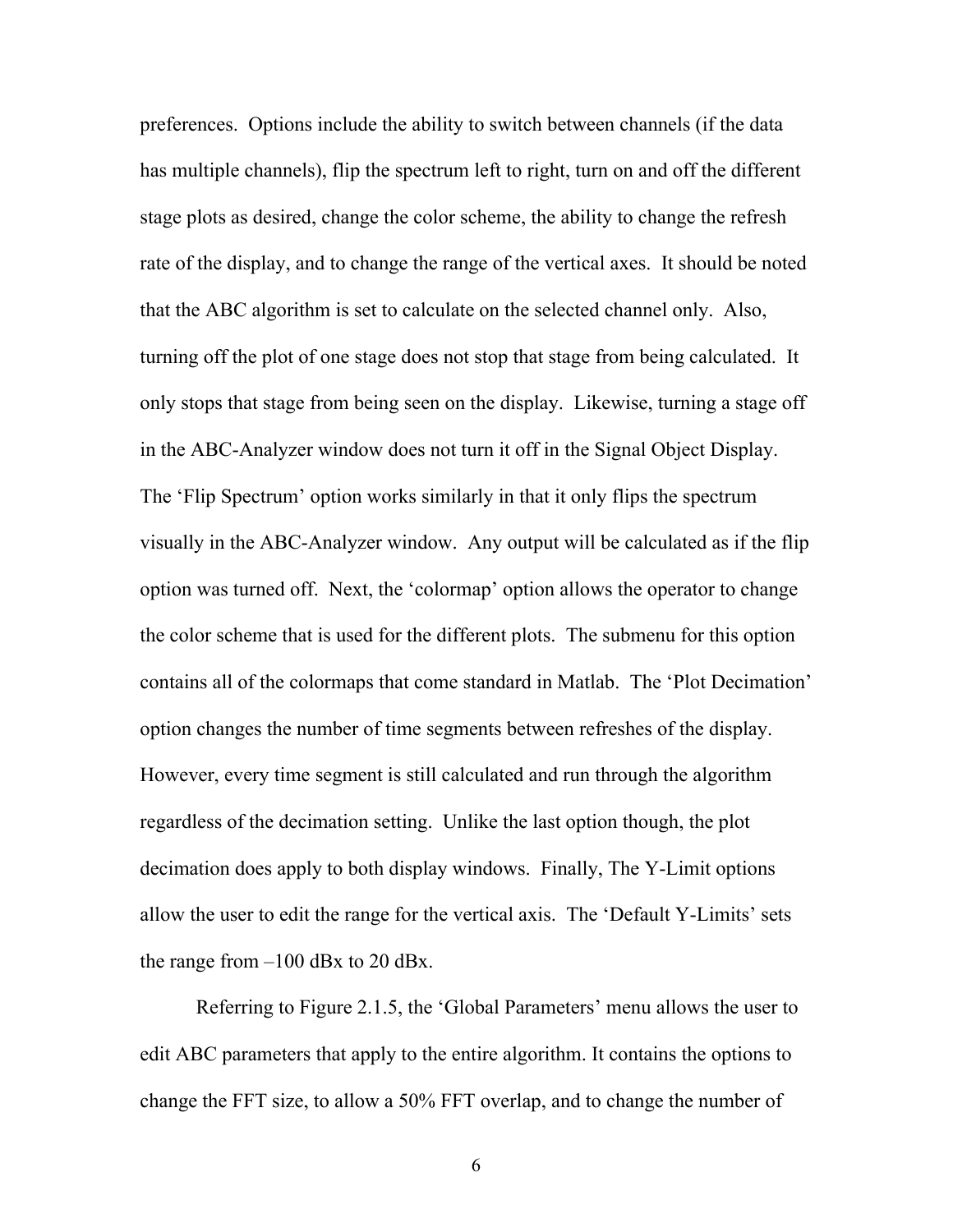stages. The 'FFT Size' submenu contains options that are powers of two, ranging from 256 frequency bins to 8192 bins. The 'FFT Overlap?' option toggles the use of a 50% FFT overlap in the running of the ABC algorithm.



**Fig 2.1.5 ABC-Analyzer 'Global Parameters' Menu and Sub-Menus** 

The '# of Stages' submenu allows the user to change the number of ABC processing stages that the algorithm is using. The options for this menu range from one to five, as a number higher than five seemed to increase processing time without any significant increase in the detection capability.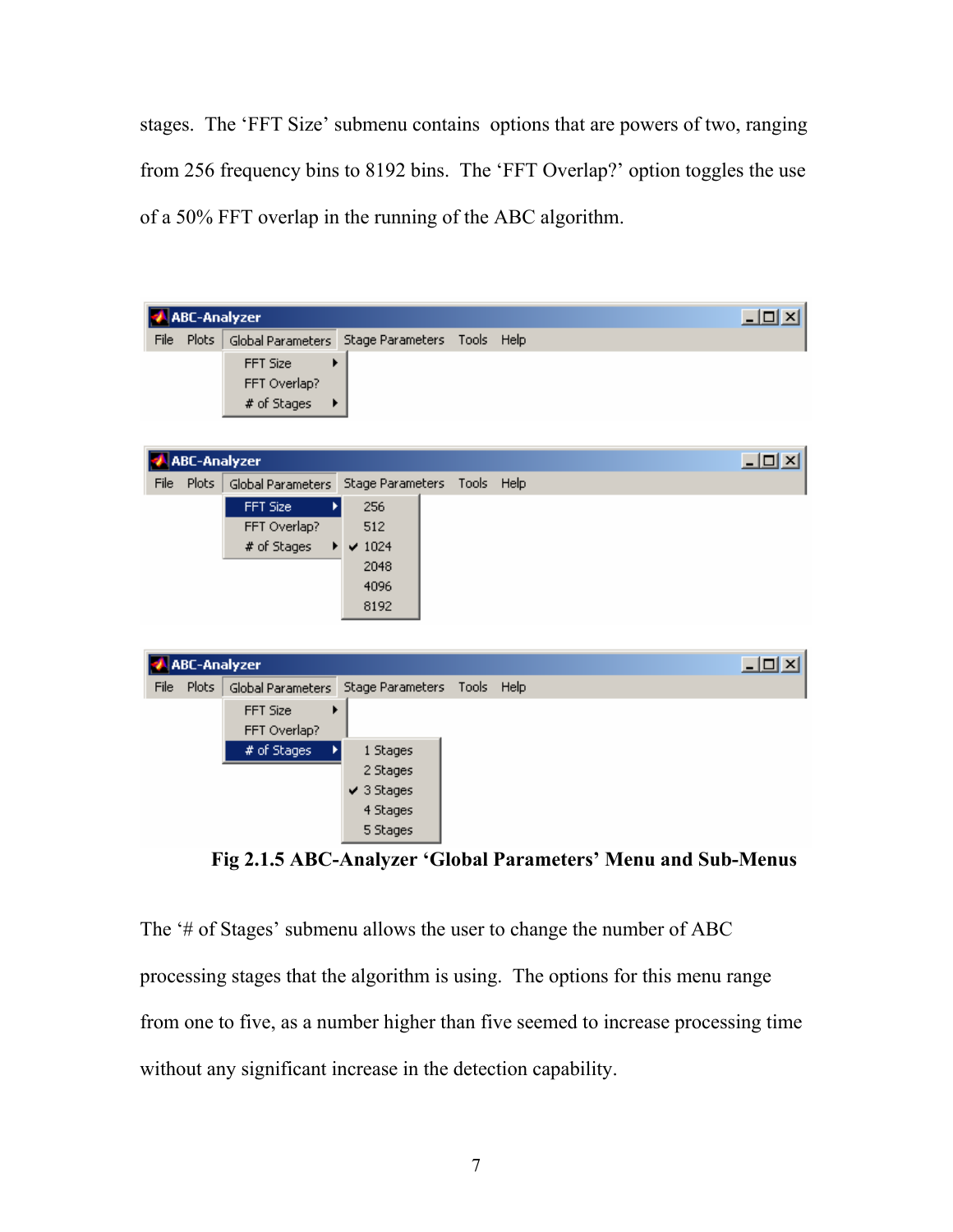The next menu is the 'Stage Parameters' menu. (See Figures 2.1.6 through 2.1.8) This menu allows the operator to adjust ABC parameters that affect each stage of the algorithm individually. The submenus for this option differ depending on which stage is selected.

|      | <b>ABC-Analyzer</b>     |                             |  |  | <u>니미×</u> |
|------|-------------------------|-----------------------------|--|--|------------|
| File | Plots Global Parameters | Stage Parameters Tools Help |  |  |            |
|      |                         | Stage 1                     |  |  |            |
|      |                         | Stage 2                     |  |  |            |
|      |                         | Stage 3                     |  |  |            |
|      |                         | Default Thresholds          |  |  |            |

**Fig 2.1.6 ABC-Analyzer 'Stage Parameters' Menu** 

|      |              | ABC-Analyzer      |                               |                  | $\Box$ |
|------|--------------|-------------------|-------------------------------|------------------|--------|
| File | <b>Plots</b> | Global Parameters | Stage Parameters   Tools Help |                  |        |
|      |              |                   | Stage 1                       | Time Delay       |        |
|      |              |                   | Stage 2                       | Filter Type      |        |
|      |              |                   | Stage 3                       | Filter Delay     |        |
|      |              |                   | Default Thresholds            | Threshold Mode ▶ |        |

| Global Parameters<br><b>Plots</b><br>Stage Parameters Tools Help<br>File |
|--------------------------------------------------------------------------|
| Stage 1                                                                  |
| Time Delay ▶<br>Stage 2                                                  |
| Filter Type<br>Stage 3                                                   |
| Filter Delay<br>Default Thresholds                                       |
|                                                                          |

|      |       | ABC-Analyzer      |                    |            |              |  | 그미지 |
|------|-------|-------------------|--------------------|------------|--------------|--|-----|
| File | Plots | Global Parameters | Stage Parameters   | Tools Help |              |  |     |
|      |       |                   | Stage 1            |            |              |  |     |
|      |       |                   | Stage 2            |            |              |  |     |
|      |       |                   | Stage 3            |            | Time Delay ▶ |  |     |
|      |       |                   | Default Thresholds |            |              |  |     |

**Fig 2.1.7 ABC-Analyzer 'Stage Parameters' Sub-Menus**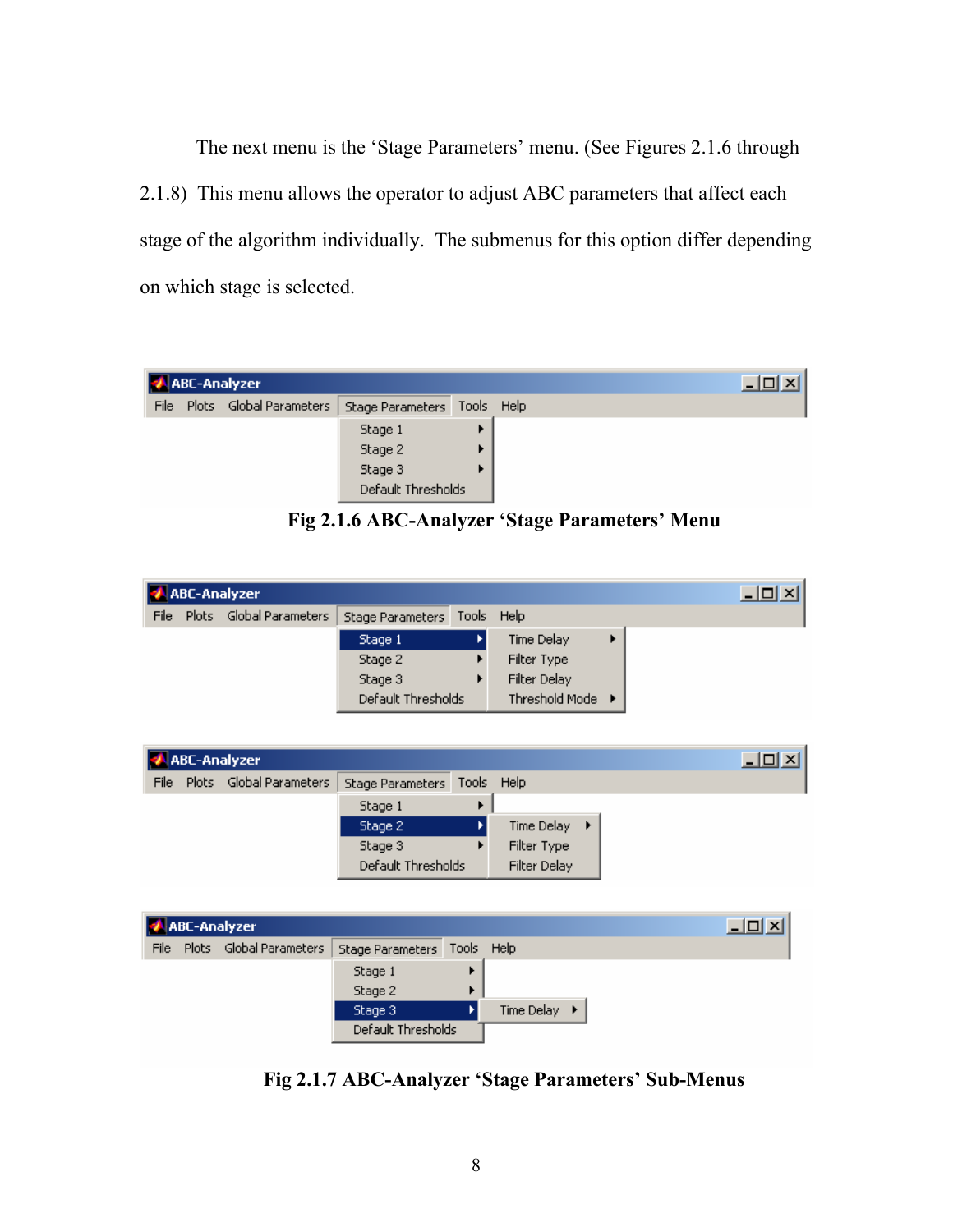The 'Time Delay' option is used to adjust the amount of time averaging, and has possible values from zero to nineteen. This option can be found in all of the stage submenus.

|  | <b>ABC-Analyzer</b>          |                             |   |                  |   |                          | $\Box$ |
|--|------------------------------|-----------------------------|---|------------------|---|--------------------------|--------|
|  | File Plots Global Parameters | Stage Parameters Tools Help |   |                  |   |                          |        |
|  |                              | Stage 1                     | ы | Time Delay       | И | $\blacktriangledown$ 0   |        |
|  |                              | Stage 2                     |   | Filter Type      |   | 1                        |        |
|  |                              | Stage 3                     |   | Filter Delay     |   | $\mathbf{2}$             |        |
|  |                              | Default Thresholds          |   | Threshold Mode ▶ |   | 3                        |        |
|  |                              |                             |   |                  |   | $\overline{4}$           |        |
|  |                              |                             |   |                  |   | 5                        |        |
|  |                              |                             |   |                  |   | 6                        |        |
|  |                              |                             |   |                  |   | $\overline{\mathcal{L}}$ |        |
|  |                              |                             |   |                  |   | $\bf8$                   |        |
|  |                              |                             |   |                  |   | 9                        |        |
|  |                              |                             |   |                  |   | 10                       |        |
|  |                              |                             |   |                  |   | 11                       |        |
|  |                              |                             |   |                  |   | 12                       |        |
|  |                              |                             |   |                  |   | 13                       |        |
|  |                              |                             |   |                  |   | 14                       |        |
|  |                              |                             |   |                  |   | 15                       |        |
|  |                              |                             |   |                  |   | 16                       |        |
|  |                              |                             |   |                  |   | $17\,$                   |        |
|  |                              |                             |   |                  |   | 18                       |        |
|  |                              |                             |   |                  |   | 19                       |        |

**Fig 2.1.8 ABC-Analyzer 'Time Delay' Sub-Menu** 

Referring to Figures 2.1.9 and 2.1.10, the 'Filter Type' option opens a new window to allow the user to switch that stage's low pass filter type. It can be switched between 'Hanning', 'Hamming', and 'Rectangular' filters. This parameter can be found in all of the stages except for the last one.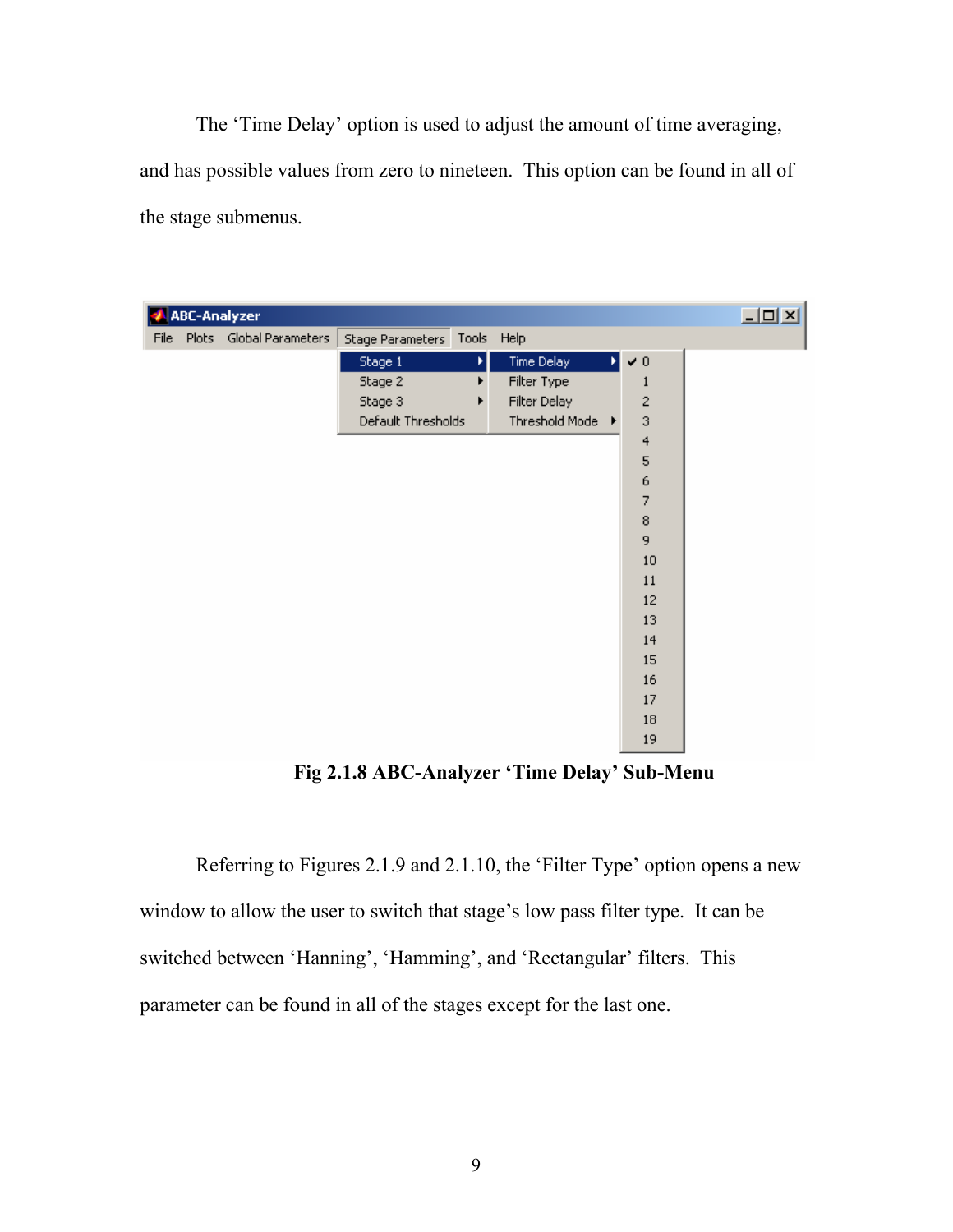

**Fig 2.1.9 Filter Type Selection Window** 



**Fig 2.1.10 Filter Delay Selection Window**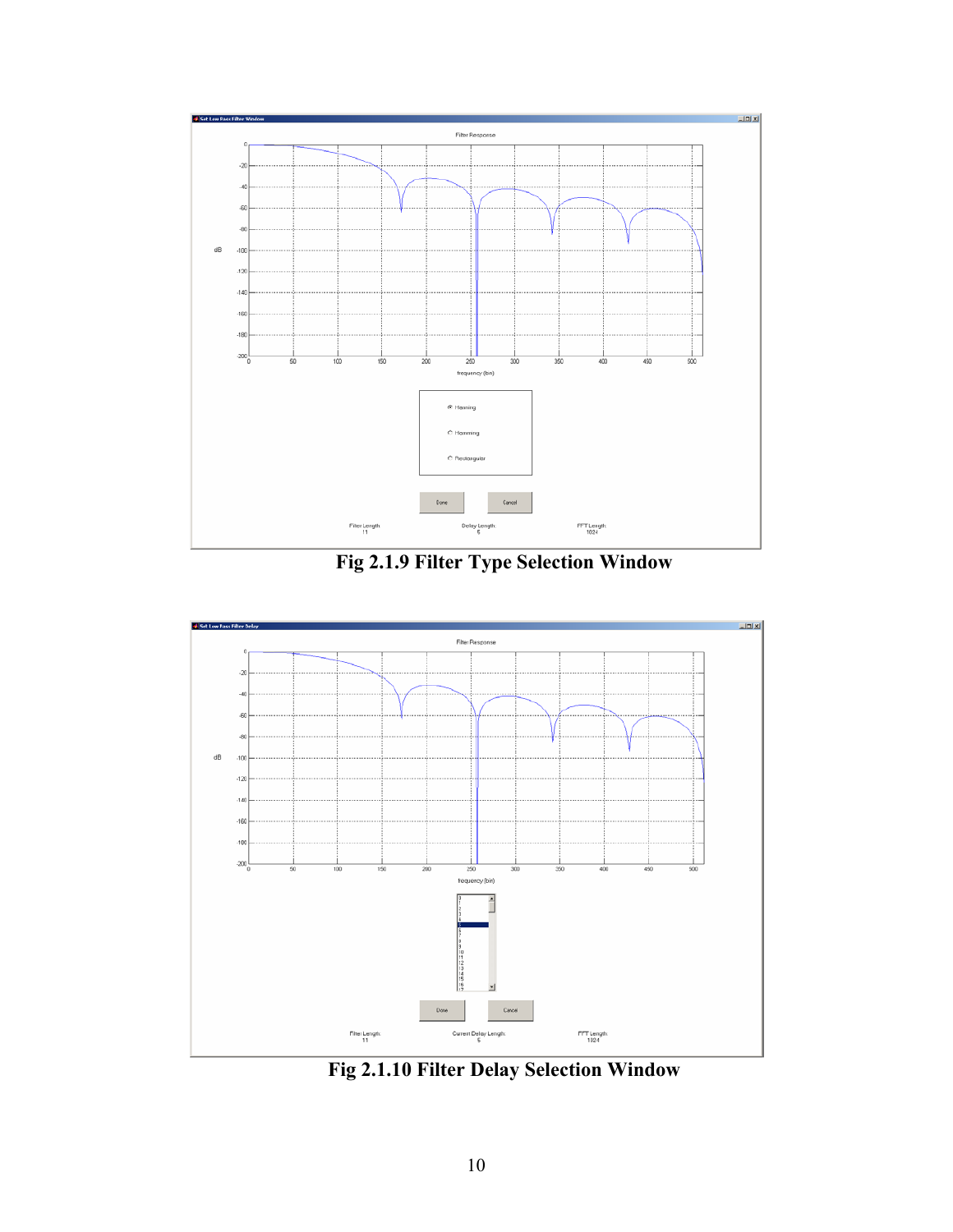The 'Filter Delay' option works similarly to the 'Filter Type' option, except that it allows the operator to set the amount of frequency averaging that the selected stage uses. This option is also located in the submenus of all but the last stage. The two windows for the 'Filter Type' and 'Filter Delay' selections were taken from the previously existing ABC implementation [1].

Next, the 'Threshold Mode' option selects the "mode" that applies to the stage one threshold, as shown in Figure 2.1.11. Since this option applies only to the stage one threshold, it is only listed in the submenu of the first stage. The two modes are 'Float' (the default mode) and 'Hold'. The actual implications of these modes will be discussed in the section on the ABC-analyzer display.

|      |       | <b>ABC-Analyzer</b> |                    |       |                   |                            | $\Box$ o $\Box$ |
|------|-------|---------------------|--------------------|-------|-------------------|----------------------------|-----------------|
| File | Plots | Global Parameters   | Stage Parameters   | Tools | Help              |                            |                 |
|      |       |                     | Stage 1            |       | <b>Time Delay</b> |                            |                 |
|      |       |                     | Stage 2            |       | Filter Type       |                            |                 |
|      |       |                     | Stage 3            | ▸     | Filter Delay      |                            |                 |
|      |       |                     | Default Thresholds |       | Threshold Mode    | Float                      |                 |
|      |       |                     |                    |       |                   | $\blacktriangleright$ Hold |                 |

**Fig 2.1.11 ABC Analyzer 'Threshold Mode' Sub-Menu** 

Finally, the 'Default Thresholds' menu option, located directly under 'Stage Parameters', sets the detection threshold for all stages back to the default. For the first stage, it sets the threshold 3 dB above the noise floor estimate. For the other stages, it varies the thresholds between 0 and 6.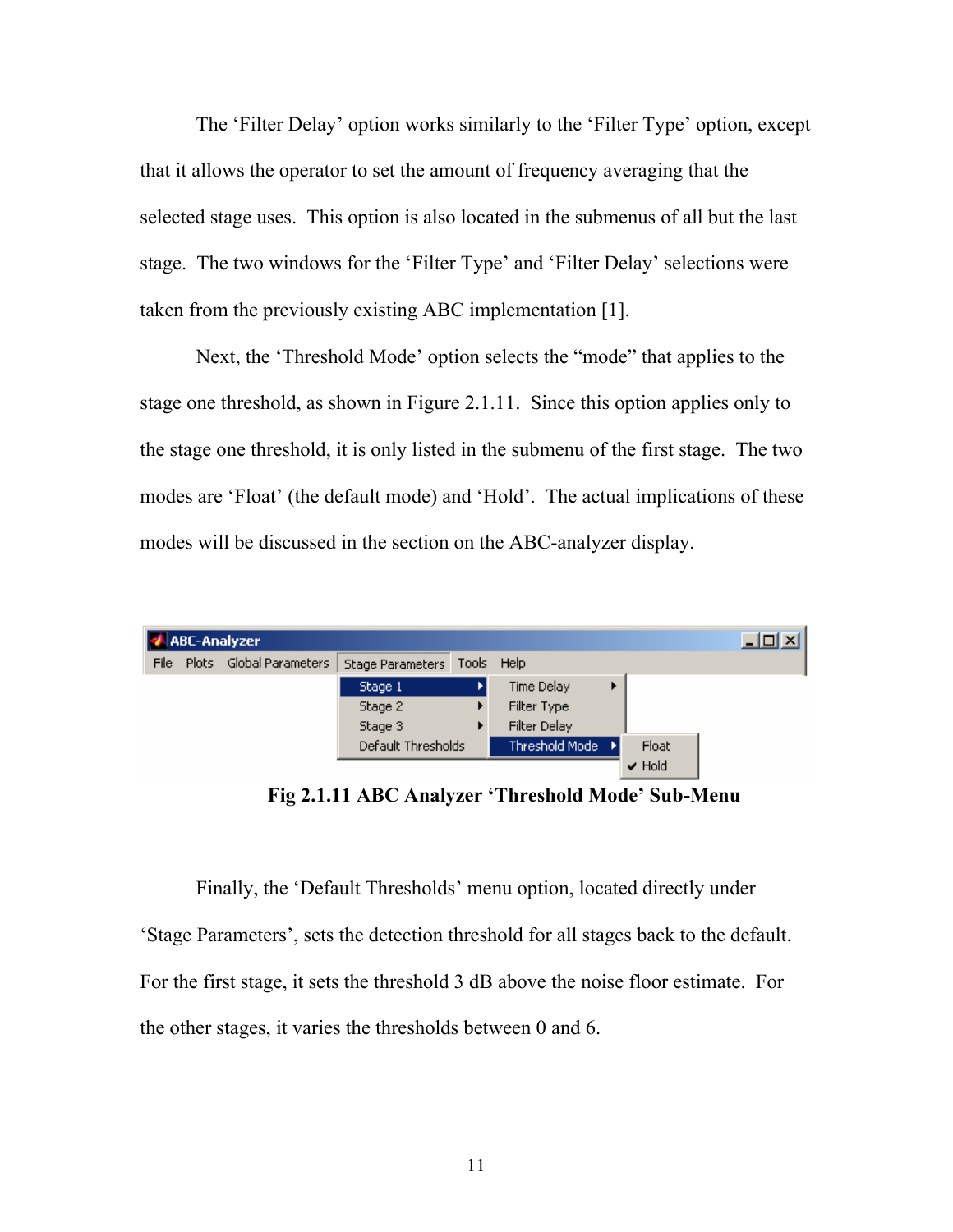Referring to Figure 2.1.12, the 'Tools' menu is the simplest menu in the window. This menu only has one option: 'Show Toolbar'. This option toggles the display of the figure toolbar, so that if it is not needed, it can be hidden to give more room for the display.

|      | <b>ABC-Analyzer</b>                           |            |              | $\Box$ o $\bm{\times}$ |
|------|-----------------------------------------------|------------|--------------|------------------------|
| File | Plots Global Parameters Stage Parameters      | Tools Help |              |                        |
|      |                                               |            | Show Toolbar |                        |
|      |                                               |            |              |                        |
|      |                                               |            |              |                        |
|      |                                               |            |              |                        |
|      | ABC-Analyzer                                  |            |              | $\Box$ olx             |
|      | File Plots Global Parameters Stage Parameters | Tools Help |              |                        |

**Fig 2.1.12 ABC-Analyzer 'Show Toolbar' Menu** 

The final menu in the ABC-Analyzer window is the 'Help' menu, as shown in Figure 2.1.13. The options under this menu give simple information on the other menus, which were previously discussed here. It also gives general information on the algorithm and program as a whole.



**Fig 2.1.13 ABC-Analyzer 'Help' Menu**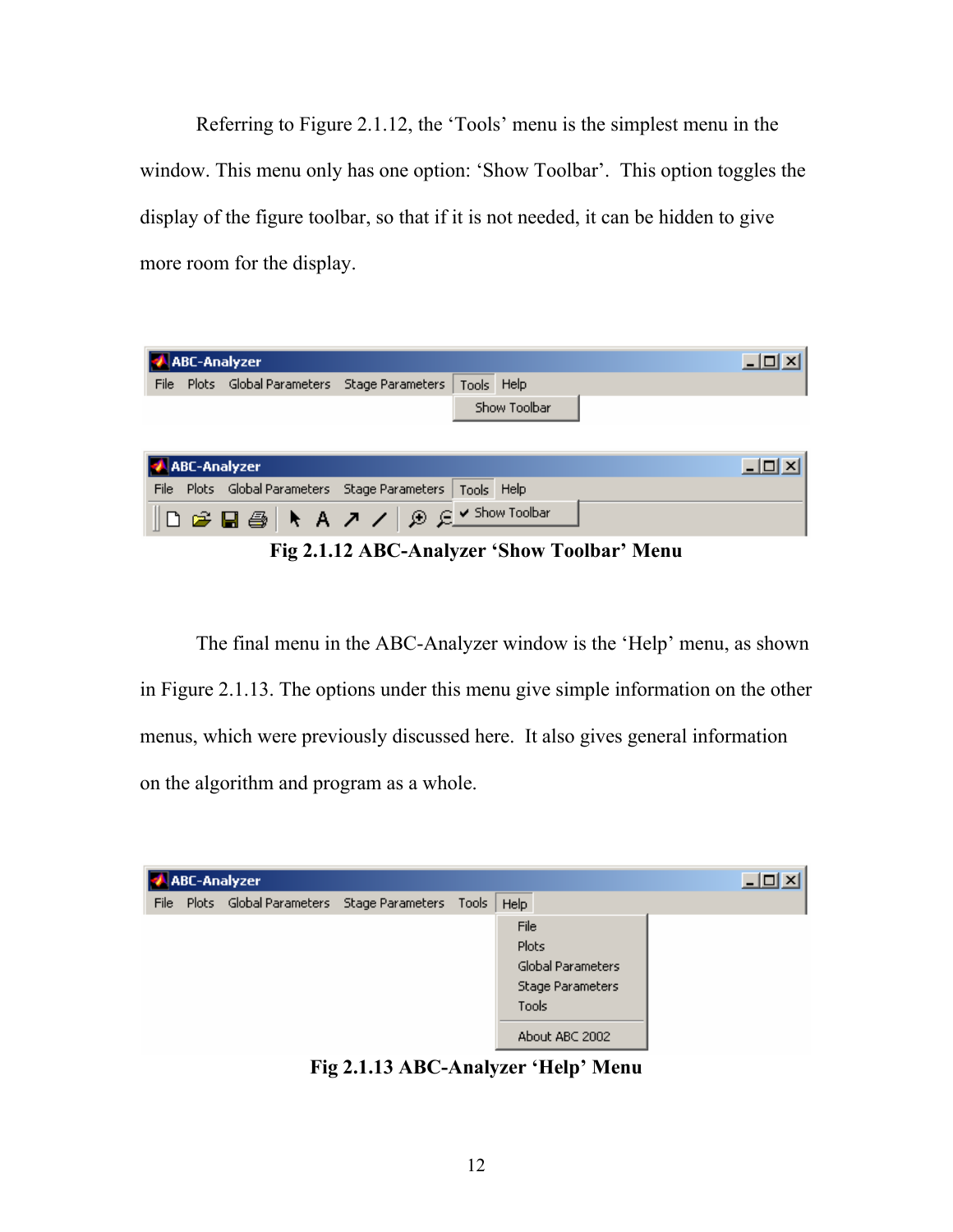# **2.1.2 ABC-Analyzer Display**



**Fig 2.1.14 ABC-Analyzer Display** 

In the ABC-Analyzer display, the user will see a running spectral display of not only the input signal, but also the spectral display for the output of each stage of the algorithm. This is shown in Figure 2.1.14. The horizontal axis represents frequency in Hz, while the unit of the vertical axis is dBx. Each plot trace is a different color, so that the operator can better distinguish between the stages. Also plotted, are the noise floor estimate and the detection thresholds. The noise floor estimate is plotted as a white, dashed line. Its placement and size are determined by the n.f.e. and filter parameters that are set under the 'File' menu. The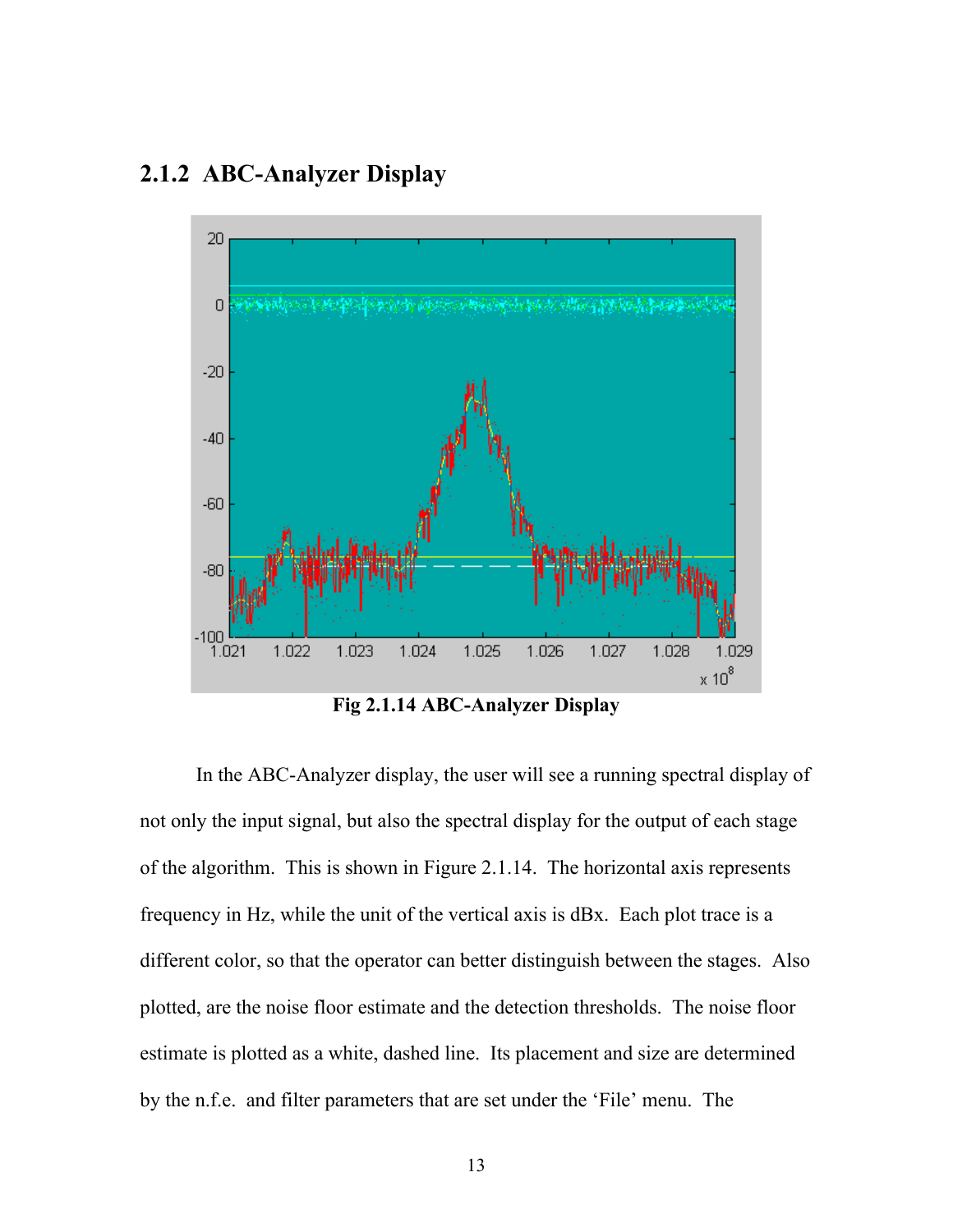detection thresholds are plotted as horizontal lines, and are the same color as the stage output plot that they represent. The first stage threshold defaults to the 'Float' mode. This means that instead of staying at one value (as in the 'Hold' mode), it will float a specified distance above the noise floor estimate.

The display section of the ABC-Analyzer window is designed to be just as interactive as the window's menubar. Clicking either the left or right mouse button over any plot trace will tell the operator which stage that trace corresponds to, as seen in Figure 2.1.15.

|     | <b>ABC 2002</b> |    |                              |  |
|-----|-----------------|----|------------------------------|--|
|     | Stage 3 Plot    |    |                              |  |
|     |                 | ΟK |                              |  |
| - 1 |                 |    | $E$ Dlat Llantification Dans |  |

**Fig 2.1.15 Plot Identification Pop-Up** 

Similarly, clicking either button on the noise floor estimate line will display the current running estimate value as shown in Figure 2.1.16.

| <b>ABC 2002</b>                            |    |  |
|--------------------------------------------|----|--|
| Current Noise Floor Estimate: -111.992 dBx |    |  |
|                                            | ПK |  |
|                                            |    |  |

**Fig 2.1.16 Noise Floor Estimate Pop-Up** 

The detection thresholds are different though. All of the threshold values can be edited either graphically or numerically. Left clicking on any of the thresholds,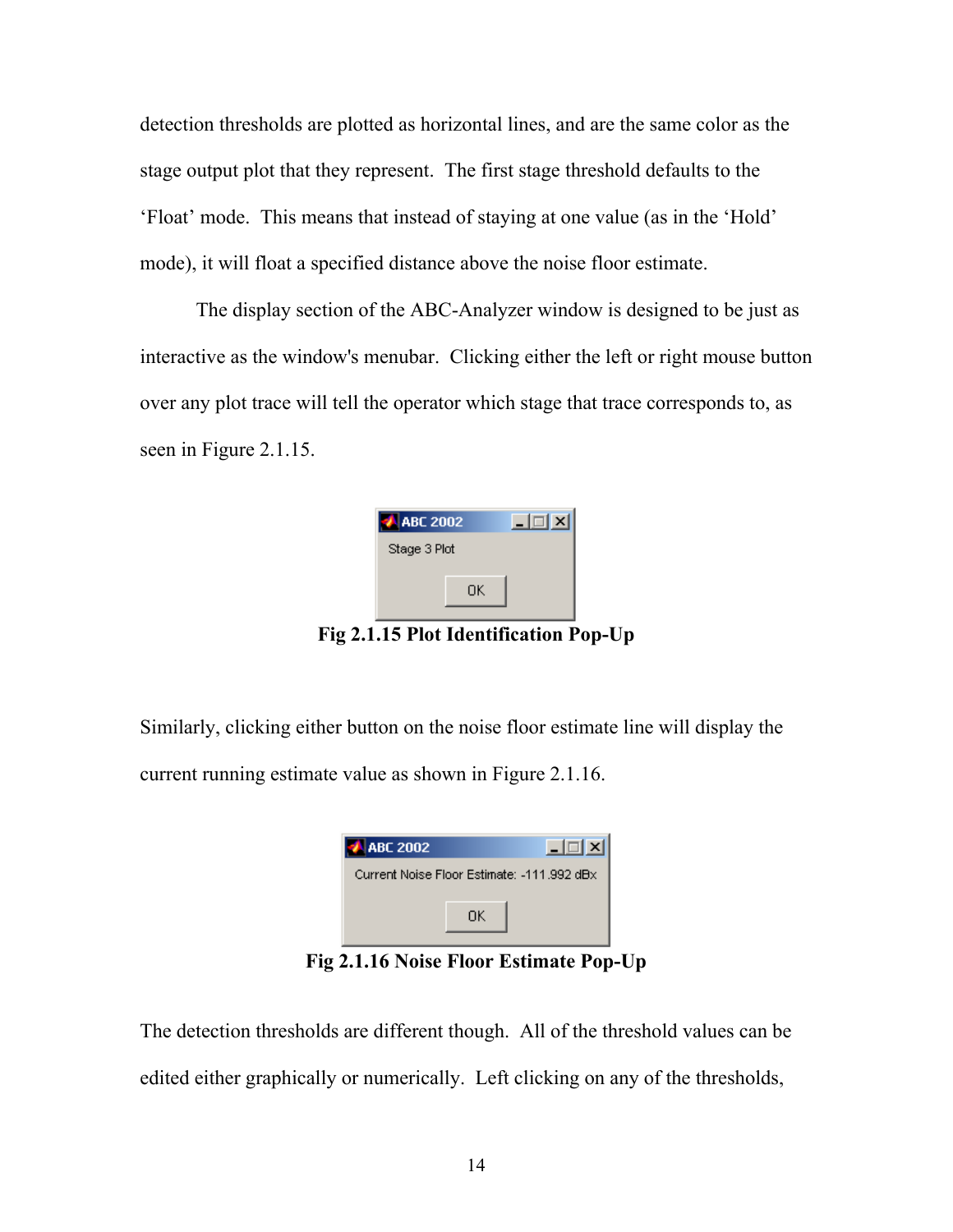makes them follow the cursor until they are clicked on a second time. If the stage one threshold is clicked on and it is the 'Float' mode, this process will also automatically switch it over to the 'Hold' mode. Clicking the right mouse button on any of the threshold lines opens a dialog window to allow the thresholds to be edited numerically. See Figure 2.1.17.

| Stage 3 Threshold                                                       |    |
|-------------------------------------------------------------------------|----|
| Enter New Threshold Value (-174 <x<30) dbx:<="" td=""><td></td></x<30)> |    |
| 6                                                                       |    |
| Cancel                                                                  | ПK |

**Fig 2.1.17 Numerical Threshold Editor** 

The number that appears in the edit box is the current value of that threshold. Referring to Figure 2.1.18, if the stage one threshold is in the 'Float' mode, right clicking on it will allow access to the distance between the threshold and the noise floor estimate.



**Fig 2.1.18 Numerical Threshold Editor for Float Mode**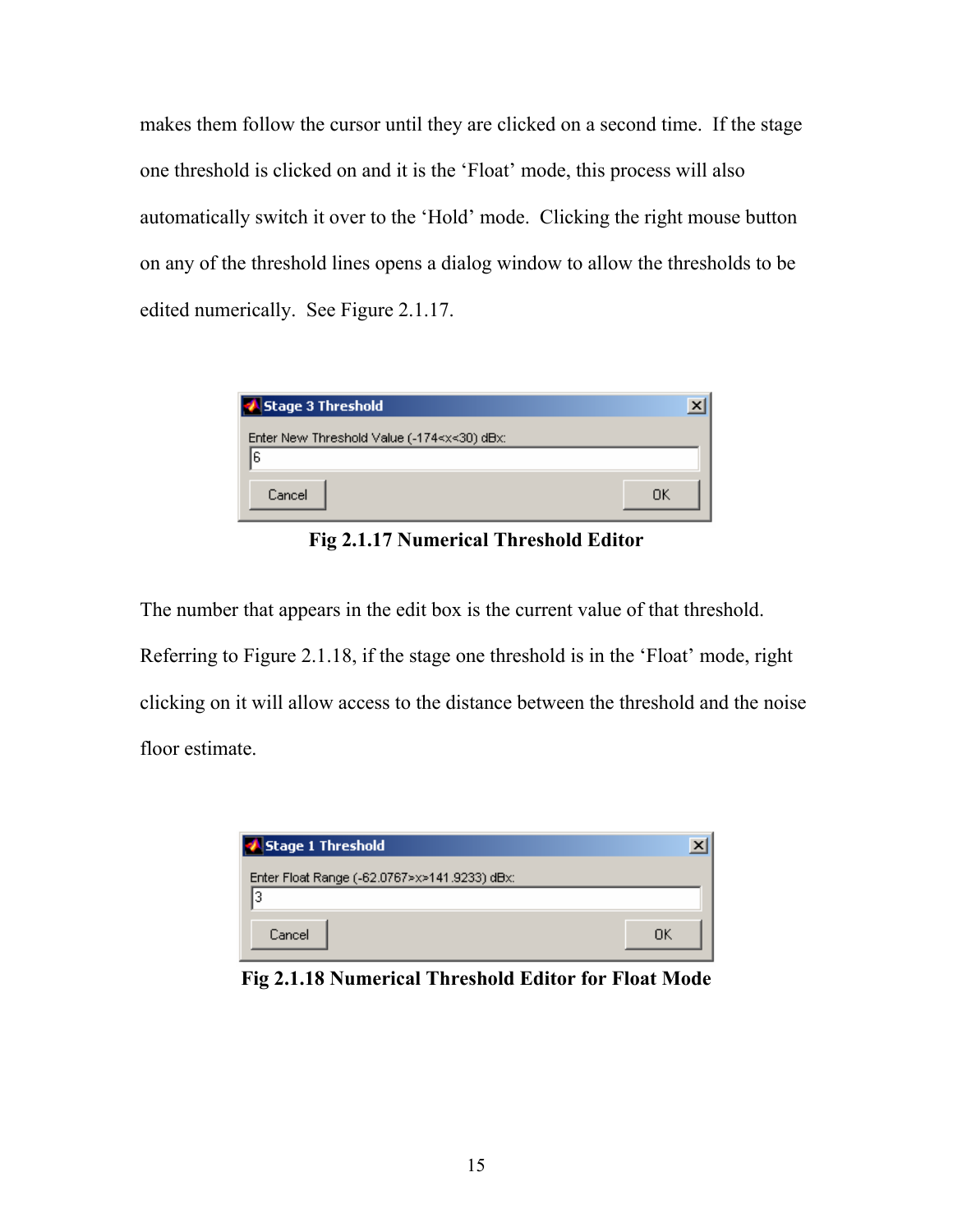# **2.2 Signal Object Display Window**

The Signal Object Display window is the second major window of the new GUI, and is based on a concept proposed by IFEC/Dr. Noga. Its purpose is to display the running output of the ABC process and the new Signal Object Creation algorithm. This window also has it's own menubar and toolbar, as shown in Figure 2.2.1.



**Fig 2.2.1 Screen Shot of the Signal Object Display Window**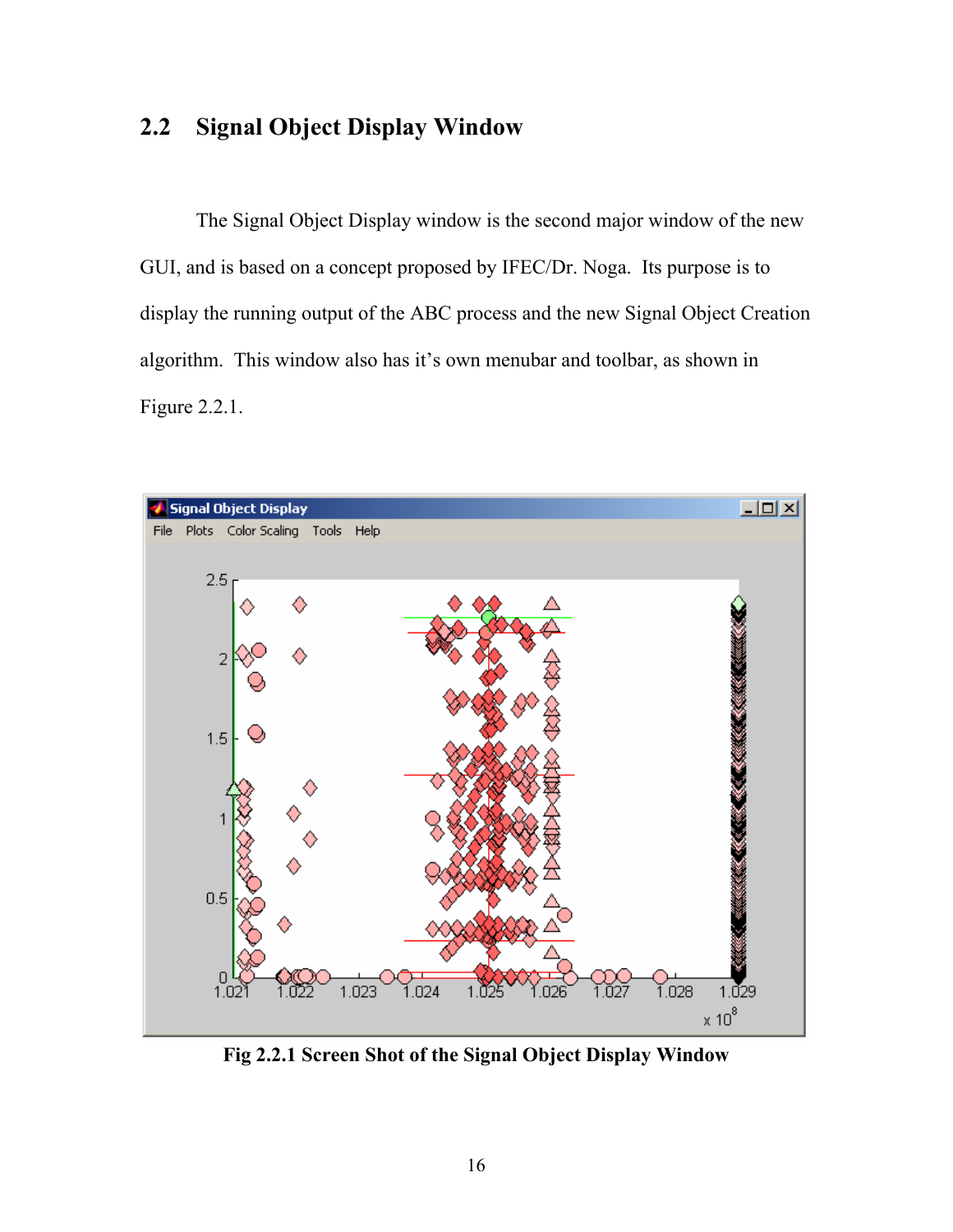#### **2.2.1 Signal Object Display Menus**

The first menu in the Signal Object Display window is the 'File' menu, in keeping with the standard Windows menubar. See Figure 2.2.2.

| Signal Object Display |  |                                     |  |  |  |  |
|-----------------------|--|-------------------------------------|--|--|--|--|
|                       |  | File Plots Color Scaling Tools Help |  |  |  |  |

**Fig 2.2.2 Signal Object Display Window Menu Bar**

| Signal Object Display                  | -101 |
|----------------------------------------|------|
| Plots Color Scaling Tools Help<br>File |      |
| Save Figure                            |      |
| Save Line Objects?                     |      |
| Save Signal Objects?                   |      |
| Close Window                           |      |

**Fig 2.2.3 Signal Object Display 'File' Menu** 

Referring to Figure 2.2.3, the first option in the 'File' menu is the 'Save Figure' option. This allows the user to save the Signal Object Display as a Matlab .fig file. The next two options tell the program whether or not to write the detected objects to text files. New files will always be created each time the program is run, but these options toggle whether or not the program will append objects into the file. The objects written will be discussed in more detail in paragraph 3.1.1. The last option under this menu is the 'Close Window' option. This not only closes the display window, but also ends execution of the program and closes all other windows as well.

The second menu is the 'Plots' menu, as shown in Figure 2.2.4.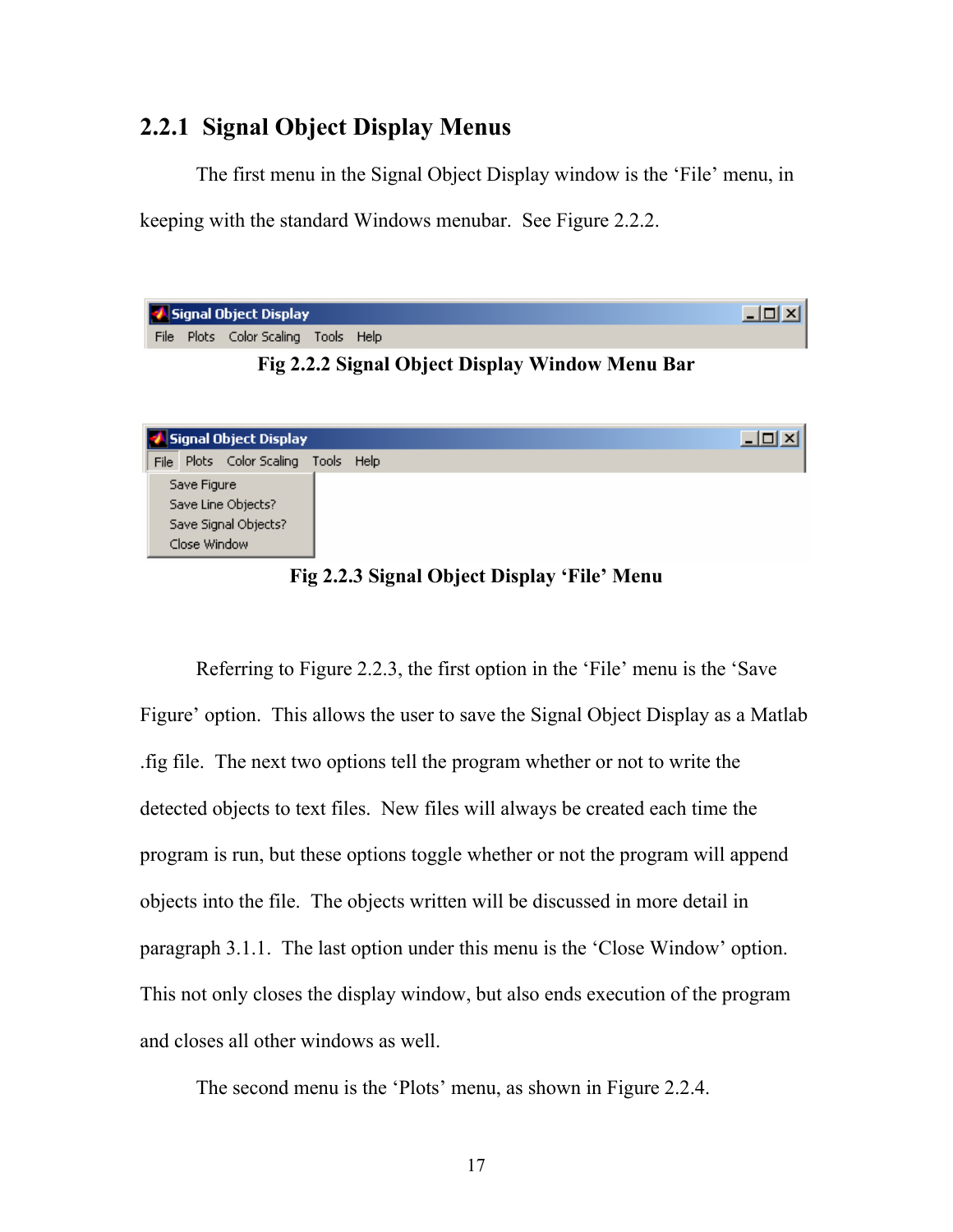|      |                | Signal Object Display          | -101 |
|------|----------------|--------------------------------|------|
| File |                | Plots Color Scaling Tools Help |      |
|      | $\vee$ Stage 1 |                                |      |
|      | $\vee$ Stage 2 |                                |      |
|      | $\vee$ Stage 3 |                                |      |
|      |                | NFE Visibility Threshold       |      |

**Fig 2.2.4 Signal Object Display 'Plots' Menu** 

As in the ABC-Analyzer window, this menu contains options that adjust the appearance of the display. This menu includes the ability to toggle the visibility of the outputs from the individual stages. It also contains the 'NFE Visibility Threshold' option. The value edits the visibility of the displayed signal objects based on their  $(S+N)/N$  value. Any objects with a ratio value lower than the threshold are made invisible. Conversely, any object that has a higher ratio value is made visible.

The next menu is the 'Color Scaling' menu, as shown in Figure 2.2.5. The options under this menu adjust the scaling method used to set the color intensity of the displayed signal objects.

|      |       | 3 Signal Object Display  | - 미 |
|------|-------|--------------------------|-----|
| File | Plots | Color Scaling Tools Help |     |
|      |       | None                     |     |
|      |       | $\vee$ Input Intensity   |     |
|      |       | $(S+N)/N$                |     |
|      |       | $(S+N)/T$                |     |

#### **Fig 2.2.5 Signal Object Display 'Color Scaling' Menu**

The four options are: 'None'; 'Input Intensity' (based on the intensity of the input signal at the site of the detection);  $(S+N)/N'$  (based on the signal + noise to noise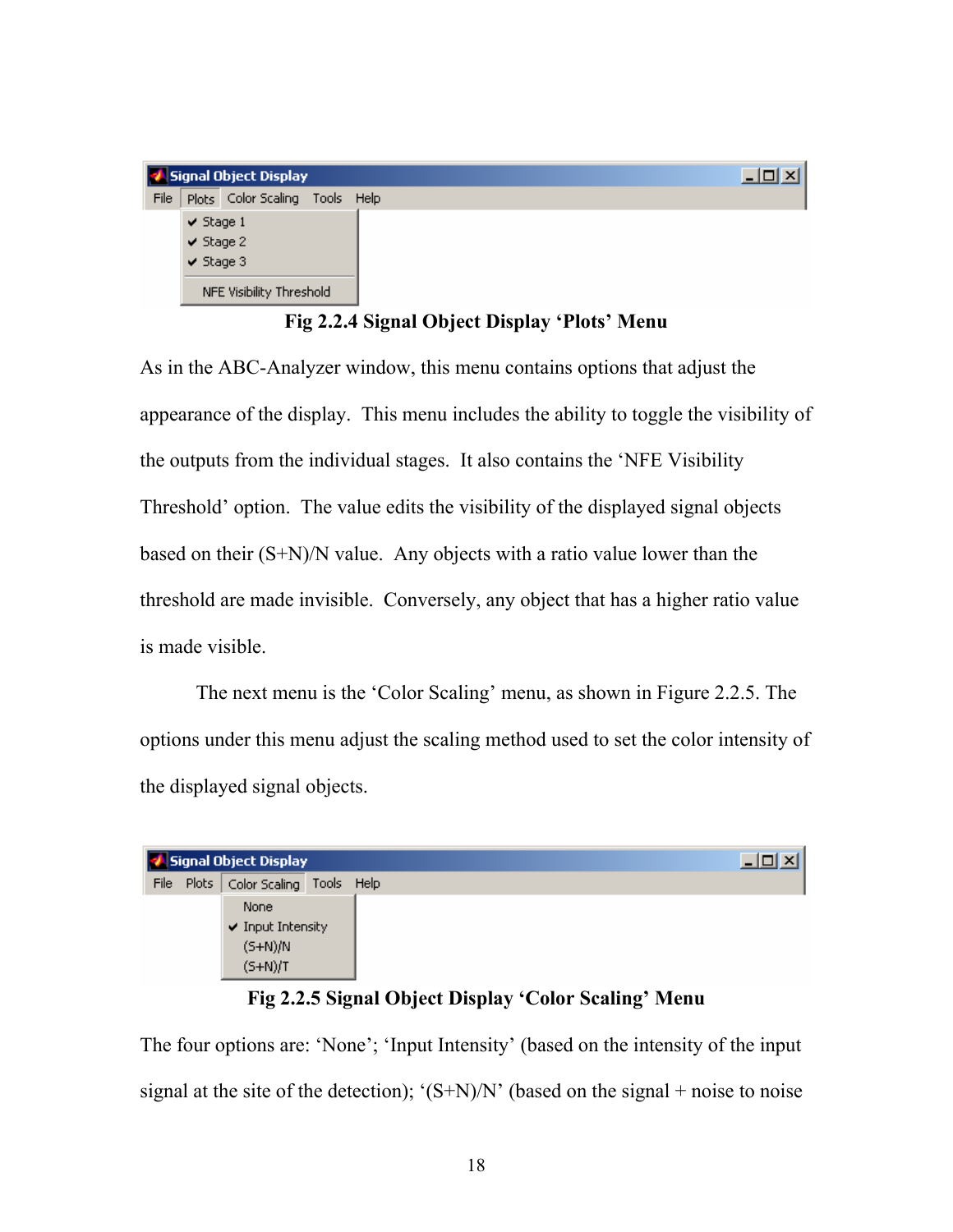ratio of that detection); and ' $(S+N)/T$ ' (based on the maximum output to threshold ratio of the stage output over that detection area). When selected, these options apply to all stages, and to all following time segments. It does not change the color scaling of any previously plotted objects, unless those objects are still active ("active" will be defined in the section on the Signal Object Creation Algorithm). The scaling functions are based on stretching the sine curve from  $-\frac{\pi}{2}$  to  $+\frac{\pi}{2}$  to over the range of possible values for the selected option. This function was chosen because it gives more separation over the center range, where it is needed the most.

The fourth option in the Signal Object Display window is the 'Tools' menu shown in Figure 2.2.6.

|                               |  | Signal Object Display            |  |              |  |  |
|-------------------------------|--|----------------------------------|--|--------------|--|--|
| File                          |  | Plots Color Scaling   Tools Help |  |              |  |  |
|                               |  |                                  |  | Show Toolbar |  |  |
|                               |  |                                  |  |              |  |  |
| Signal Object Display<br>-101 |  |                                  |  |              |  |  |
|                               |  |                                  |  |              |  |  |
| File                          |  | Plots Color Scaling   Tools Help |  |              |  |  |

 **Fig 2.2.6 Signal Object Display 'Tools' Menu** 

The only option under this menu is again the 'Show Toolbar' option. This works the same way as in the ABC-Analyzer window, in that it simply toggles the visibility of the figure toolbar.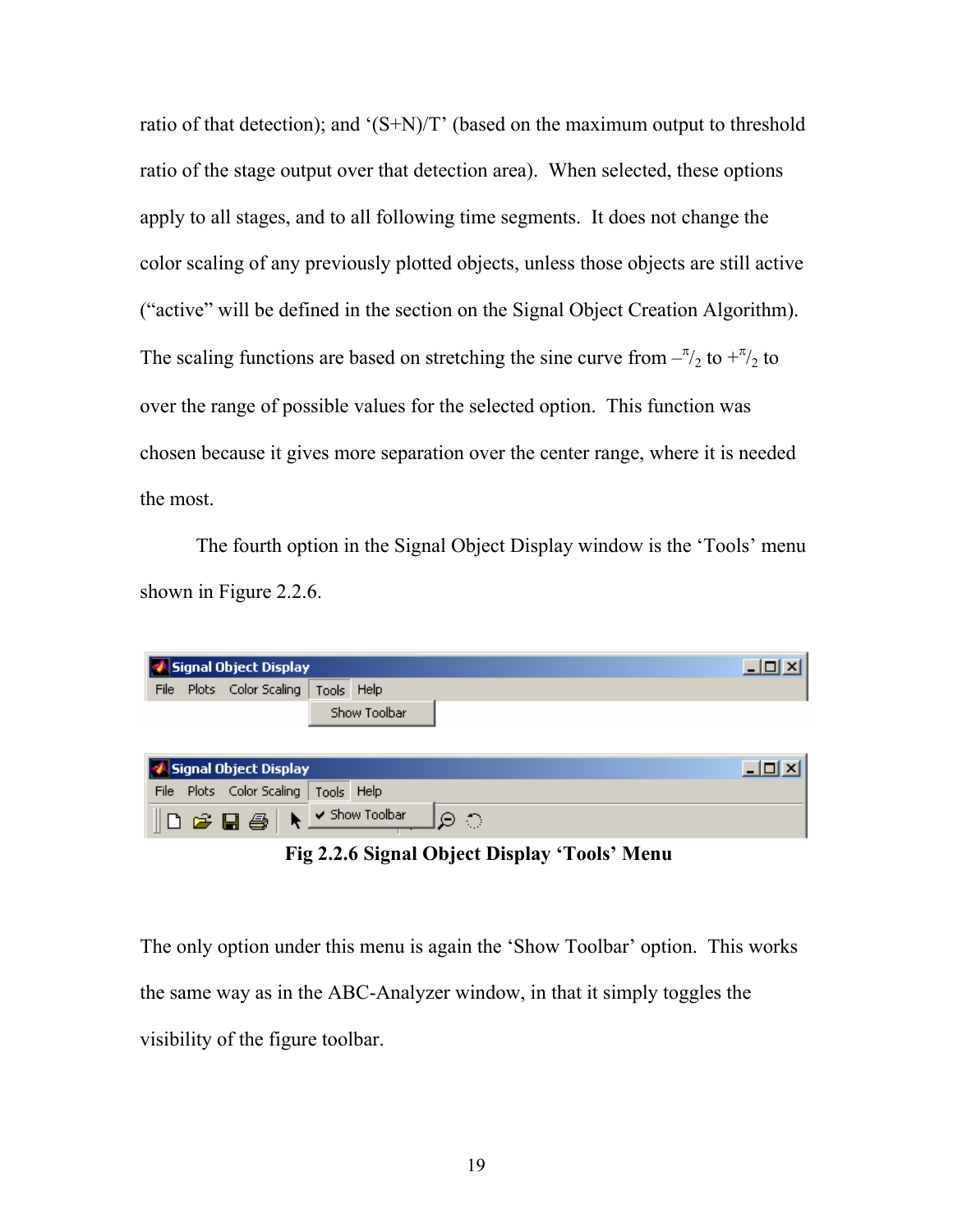The final menu of this window is the 'Help' menu. As shown in Figure 2.2.7, the options under this menu give brief descriptions of the other menu items in the Signal Object Display window.

|  | Signal Object Display          |               |  |
|--|--------------------------------|---------------|--|
|  | File Plots Color Scaling Tools | Help          |  |
|  |                                | File          |  |
|  |                                | Plots         |  |
|  |                                | Color Scaling |  |
|  |                                | <b>Tools</b>  |  |

**Fig 2.2.7 Signal Object Display 'Help' Menu** 

# **2.2.2 Signal Object Display**

This display presented in Figure 2.2.8 shows all of the signal objects created by the new Signal Object Creation algorithm. As on the ABC-Analyzer display, the horizontal axis shows frequency in Hz. However, in this window, the vertical axis represents time in seconds. Different shapes indicate objects that were detected in different stages of the ABC process. Circles represent stage one; diamonds represent stage two; triangles, stage three; squares, stage four; and stars represent stage five detections.

If an object was detected in the most recent time segment, it is considered active. The object is then plotted in green. Objects that are no longer being detected are considered expired. Those objects are plotted in red.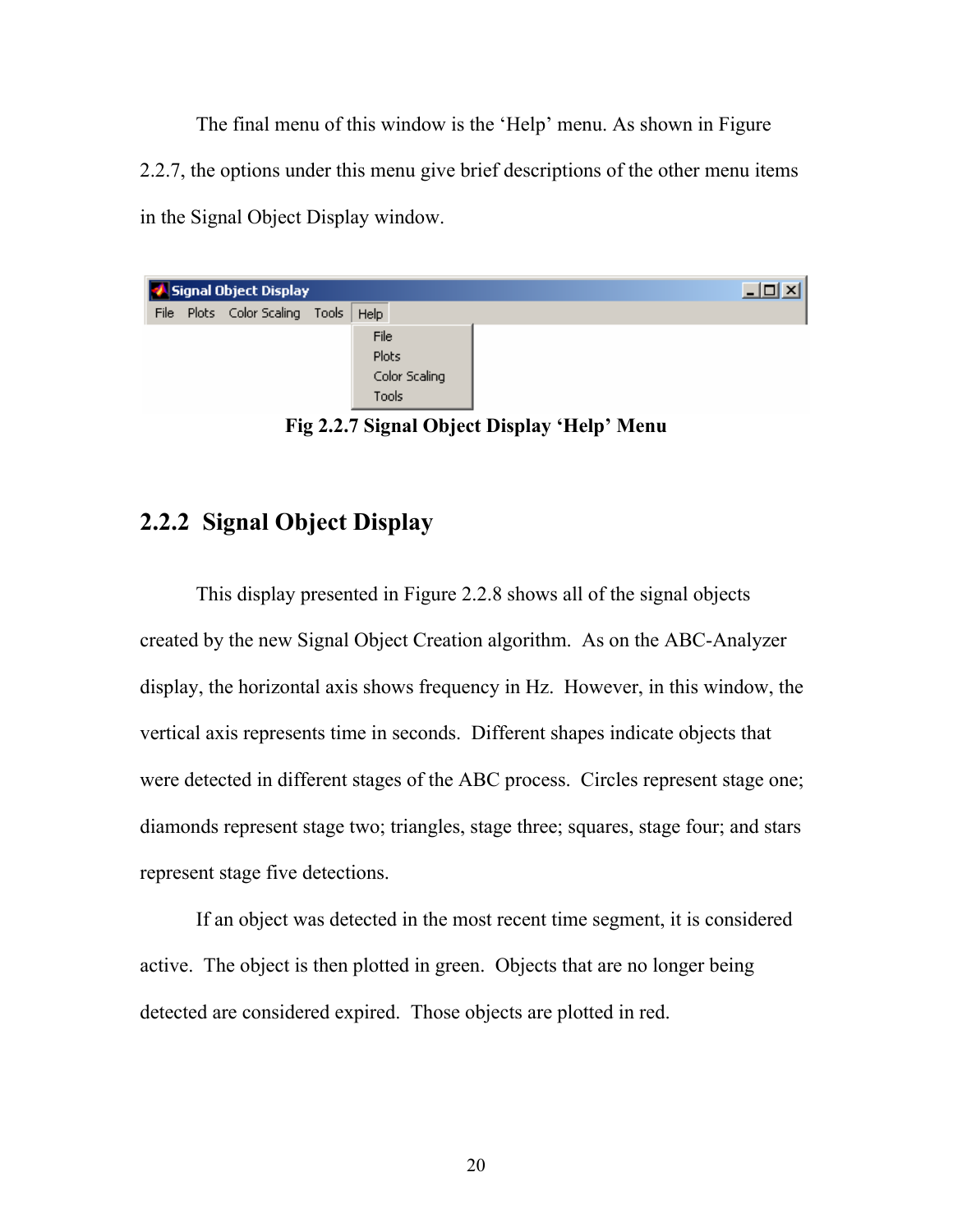

**Fig 2.2.8 Signal Object Display** 

The stage marker shapes are displayed at the center of the object. Coming from that center, are two lines. The vertical line denotes the time period that the object was detected over. The horizontal line denotes the maximum and minimum frequencies that the object was detected at over the duration of the detection. These lines are also plotted in red or green, as it applies to that object.

The color intensity of the plotted symbol varies according to the scaling method used. A weaker color corresponds to a weaker value, whether it is for the (S+N)/T, (S+N)/N, or Input Intensity methods. This scaling applies only to the object symbol, not the time and frequency range lines.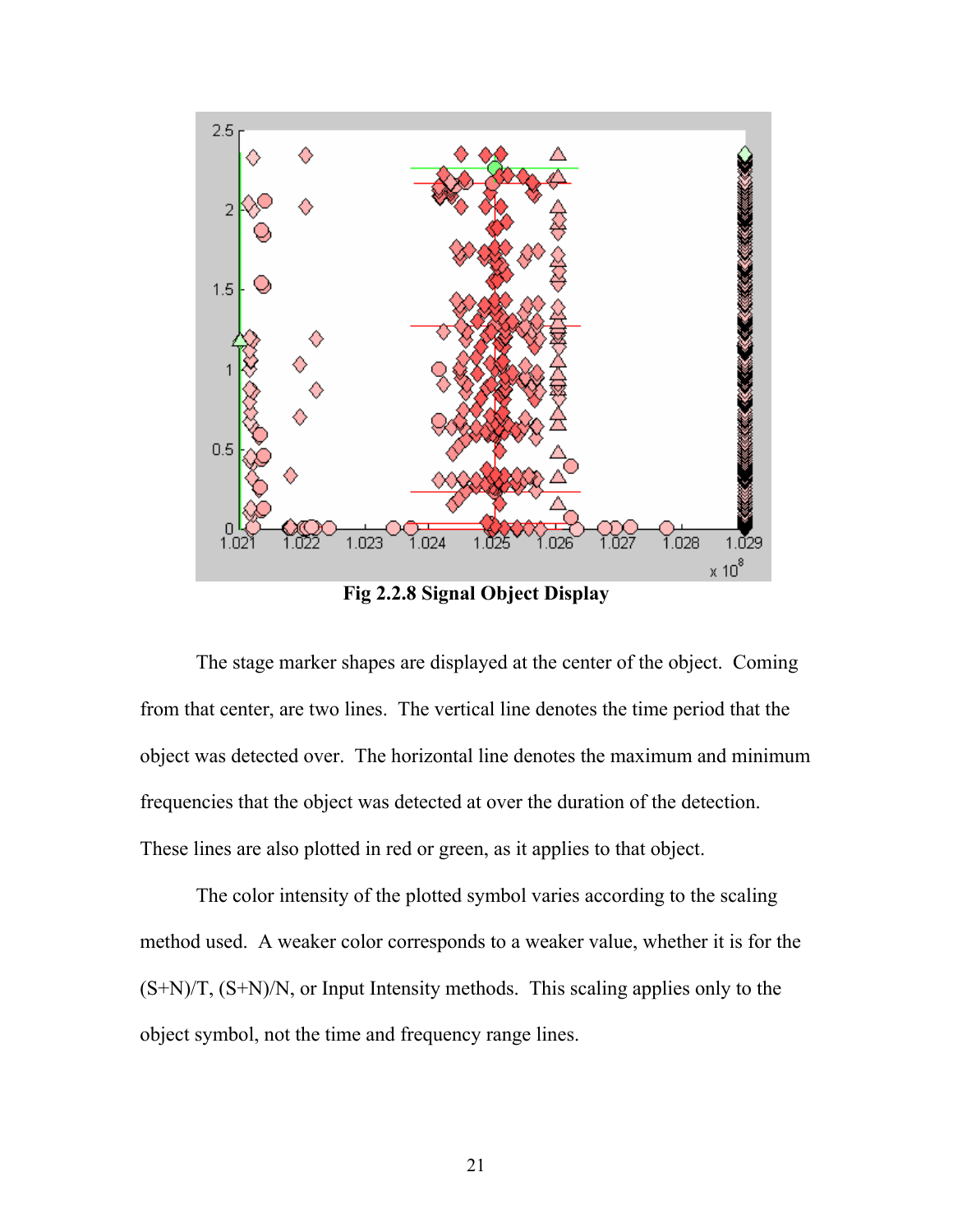The display in this window is also interactive. Clicking either mouse button on an object will bring up a window that displays various information about that particular signal object, as shown in Figure 2.2.9.

| <b>ABC 2002</b>               | $\Box$                      |
|-------------------------------|-----------------------------|
| Stage Number:                 | 2                           |
| Object Number:                | 16                          |
| Freq. Range (Hz):             | 1.02504e+008 - 1.02505e+008 |
| Time Range (secs):            | 2.04800e-002 - 2.04800e-002 |
| Ava. Strenath (dBx):          | $-53.8$                     |
| Noise Floor Est.(dBx): -111.8 |                             |
| $(S+N)N$ (dB):                | 58.0                        |
| $(S+N)$ $T$ $(dB)$ :          | 0.1                         |
|                               |                             |
|                               | OΚ                          |

**Fig 2.2.9 Object Information Pop-Up** 

This information includes the stage number, time and frequency ranges, and average signal strength. The 'Object Number' listed is stage dependant. This is not an overall count of the objects. So, for the case shown, the selected object was the sixteenth object in stage two. The 'Avg. Strength' listing is the average input intensity in the area of this object's detection.

Finally, the '(S+N)/T' value gives the maximum distance between that stage's output and the detection threshold over the course of the selected object's detection.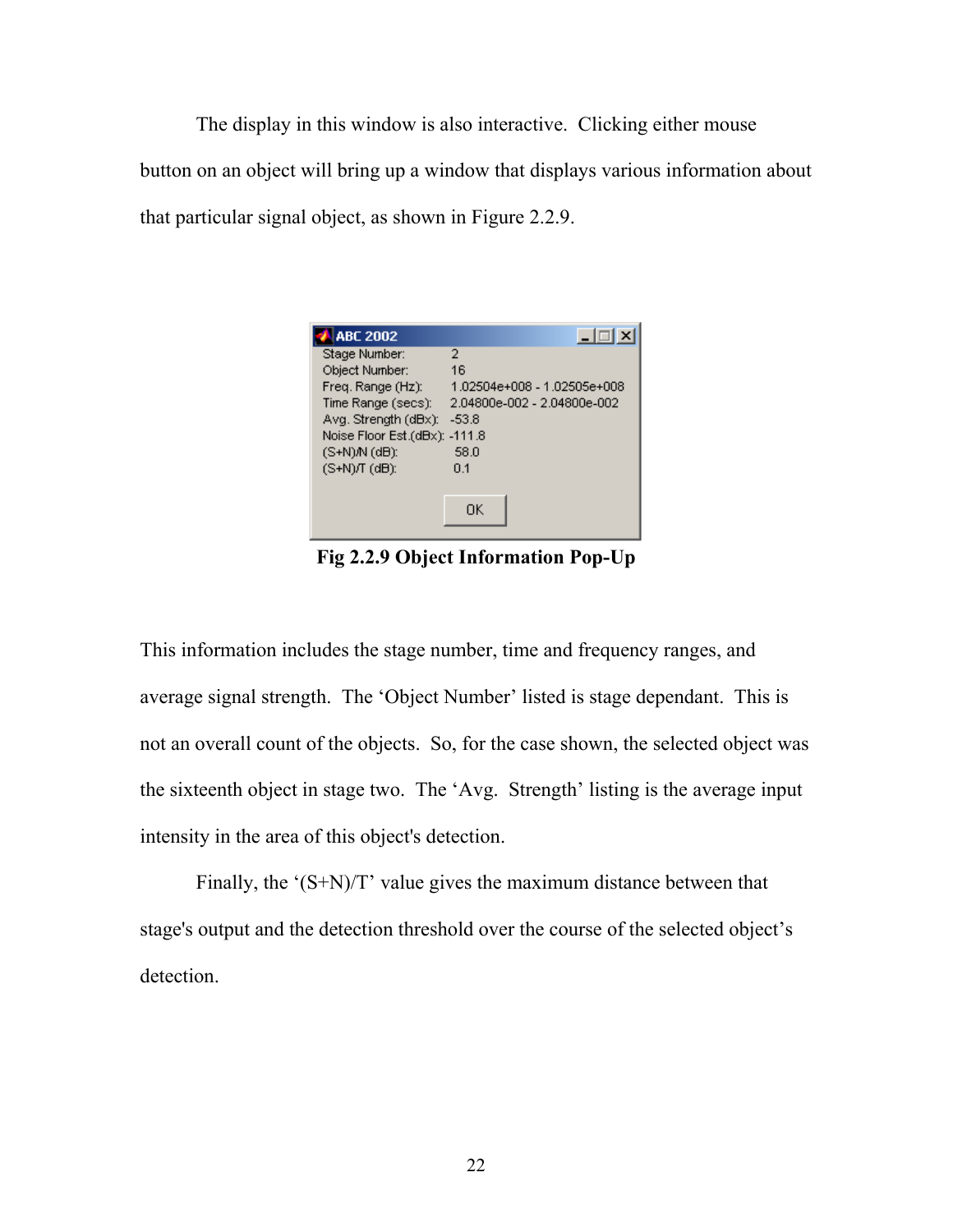# **3.0 Signal Object Creation Algorithm**

In an attempt to reduce the size and complexity of the output of the ABC process, an algorithm was created to automatically convert detections into "signal objects".

#### **3.1 Motivations for a New Algorithm**

In the previous ABC implementation, a color-coded binary detection grid was displayed. In the example shown in Figure 3.1.1, the display shows in excess of 100 time segments. In the new implementation, it would be necessary to have thousands of time segments displayed on the screen at once.



**Fig 3.1.1 Previous ABC Output Display** 

For real-time scenarios, using this previous display would have two problems: more detections than screen pixels, and the scroll speed. With current monitors,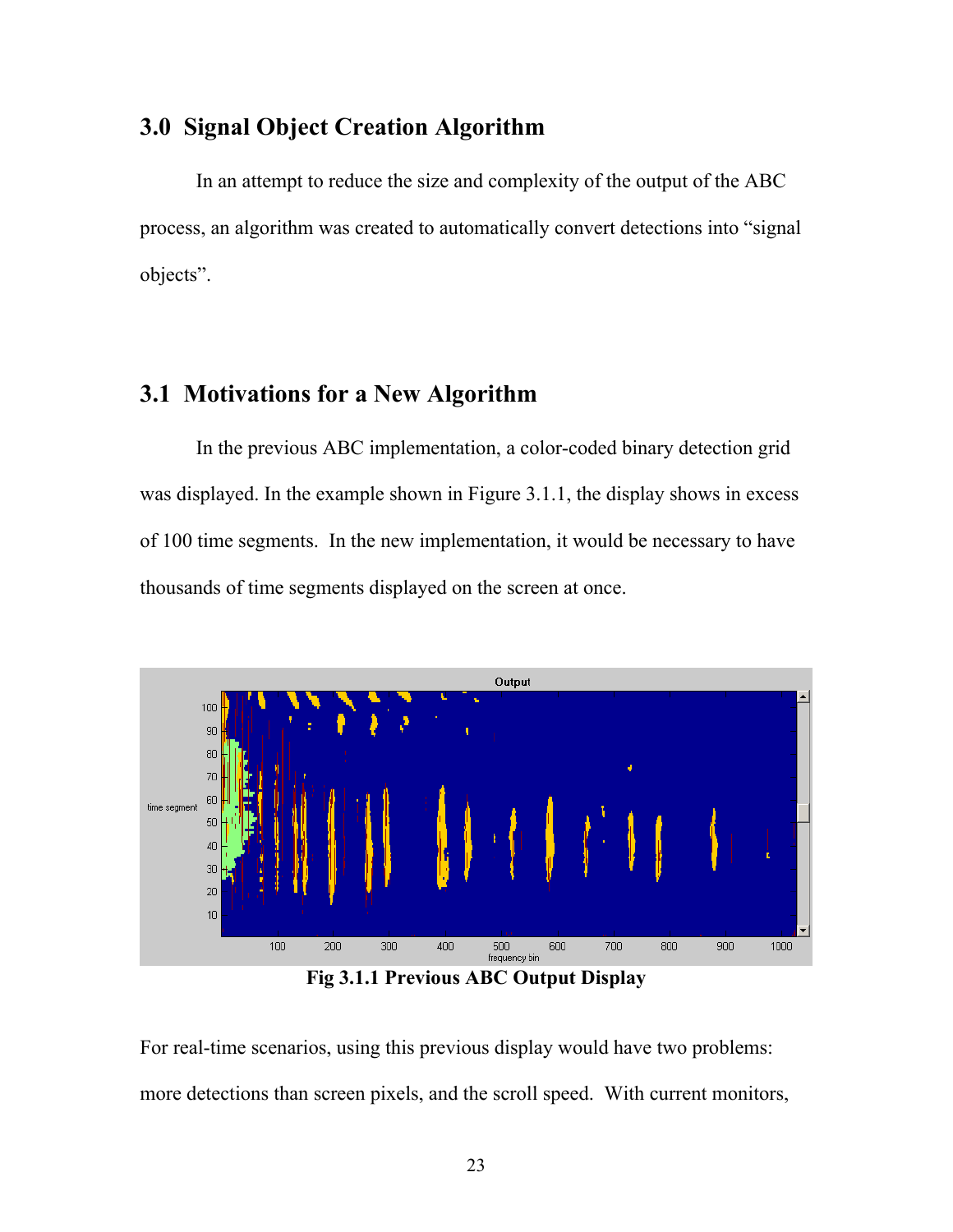resolution usually goes up to 1200x1600 pixels. At a sampling rate of 1.6 MHz, and using an FFT size of 1024 bins, one second of data would take up over 1500 time segments. Even with a full screen display, some detections could be missed. Also, because the screen would have to be refreshed every second, the operator would miss a considerable amount of information. This led to the need for a new output system.

#### **3.2 Constraints**

In order to work real time with the ABC algorithm, the signal object creation process would have to work while only given one time segment at a time. Also, the output would have to be plausible. Finally, it would have to be useful to a human operator. This means that it would have to combine the correct detections together, while weeding out noise, and overlapping signals. At the same time, it must also be able to display the new information for a longer time period at higher sampling rates, and in such a way that screen resolution and refresh rates would not result in lost data.

# **3.3 Algorithm Description**

The new algorithm works in two passes. The first pass combines all consecutive detections within the current time segment. The second pass compares these "line objects" in the current segment with the active line objects

24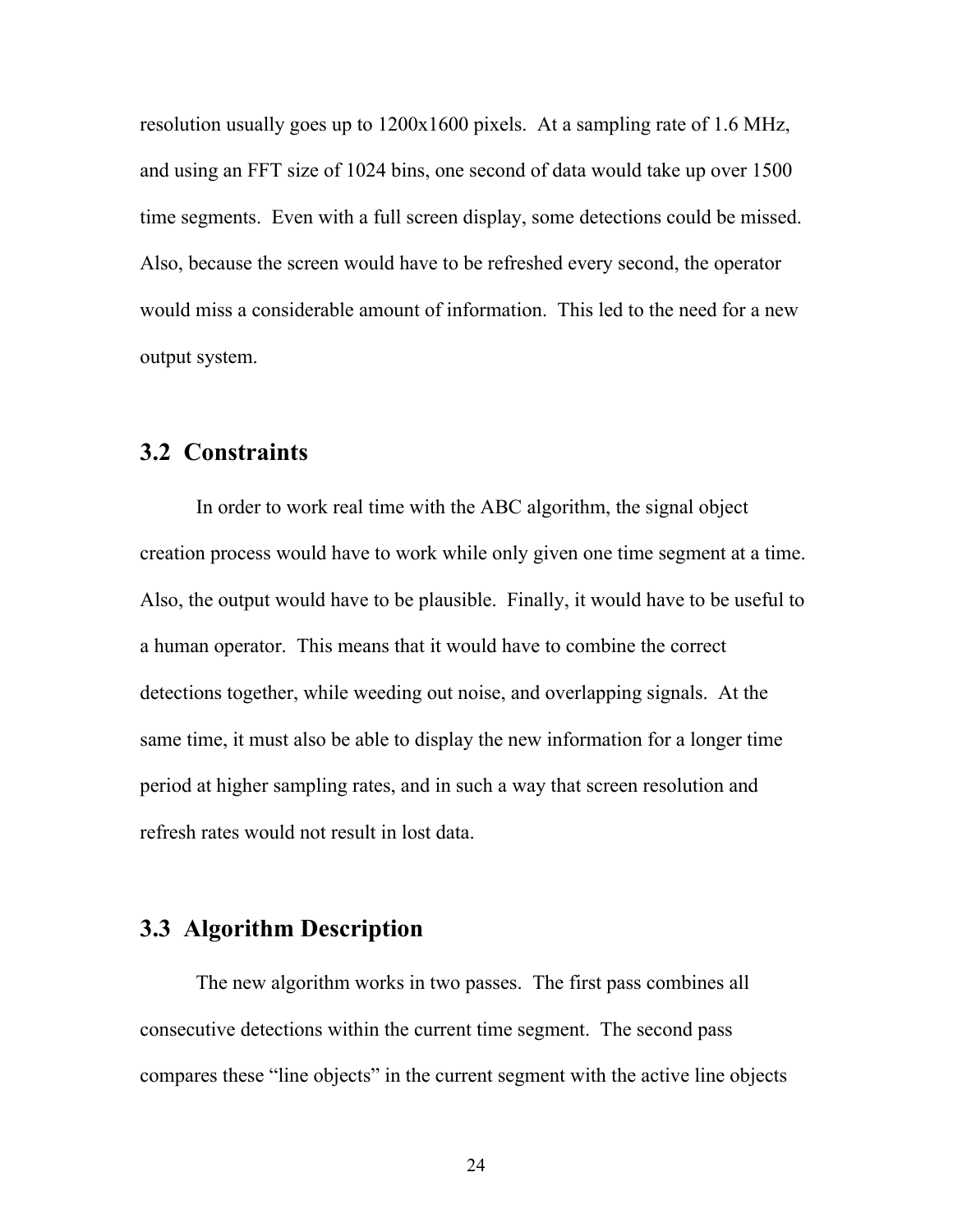from the previous time segment. This process occurs independently in each stage, such that each stage has its own list of detected signal objects.

#### **3.3.1 First Pass**

In the first pass, the new algorithm uses the binary detection grid for the current time segment from each stage output. It combines all of the frequencyconsecutive detections into "line objects", as well as collects information about the signal strength. The list of line objects is actually a Nx8 array, where N is the number of objects. The 8 elements of the array are shown in Table 3.3.1.

| <b>Start</b><br>freq. | End<br>freq. | $#$ active<br>objects<br>overlaps | # of<br>related<br>signal<br>object | Length<br>of<br>object | Input<br>signal<br>strength | Time<br>detected | <b>ABC</b><br>stage<br>output<br>strength |
|-----------------------|--------------|-----------------------------------|-------------------------------------|------------------------|-----------------------------|------------------|-------------------------------------------|
|                       |              |                                   |                                     |                        |                             |                  |                                           |

**Table 3.3.1 Line Object Layout** 

This list is then saved, as it contains all of the active objects. On the first time segment, the second pass is skipped, as there is no previous time segment to compare to. New signal objects are then created for all current line objects, and the algorithm progresses to the next time segment.

In the flowchart shown in Fig. 3.3.3, the blue objects designate the first pass. All other objects denote functions of the second pass. Signal objects are ordered as Nx11 arrays, where N is the number of signal objects for that stage. The 11 elements of the arrays are shown in Table 3.3.2.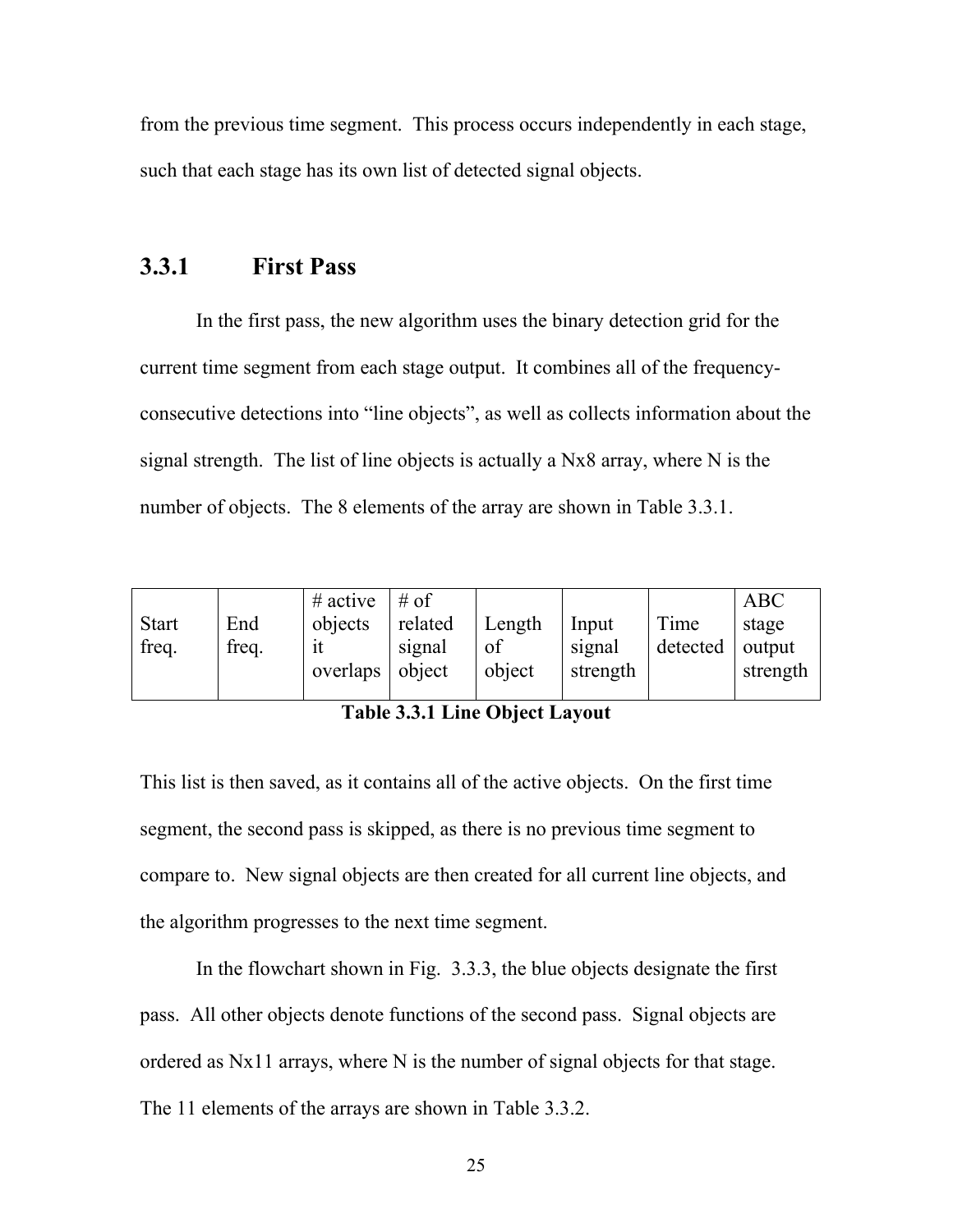|   |  |  | Avg                                                            |  | ABC           |       |  |
|---|--|--|----------------------------------------------------------------|--|---------------|-------|--|
|   |  |  | Obj   Min   Max   Start   End   Signal   Stage   Total   Stage |  |               | $S+N$ |  |
| # |  |  | Freq   Freq   Time   Time   Power   $\#$                       |  | Area   Output |       |  |
|   |  |  |                                                                |  | Strength      |       |  |

|  |  |  | Table 3.3.2 Signal Object Layout |  |
|--|--|--|----------------------------------|--|
|--|--|--|----------------------------------|--|

# **3.3.2 Second Pass**



**Fig 3.3.3 Signal Object Creation Algorithm Flowchart** 

This pass compares overlapping objects from the first pass of the current time segment (line2) and the first pass of the previous time segment (line1). In doing this, the algorithm checks for five specific overlap cases. The algorithm checks for the first two cases while cycling through the line1 objects, and checks for the other three while cycling through the line2 objects. The overlap referred to is frequency domain overlap, and occurs between consecutive time segments.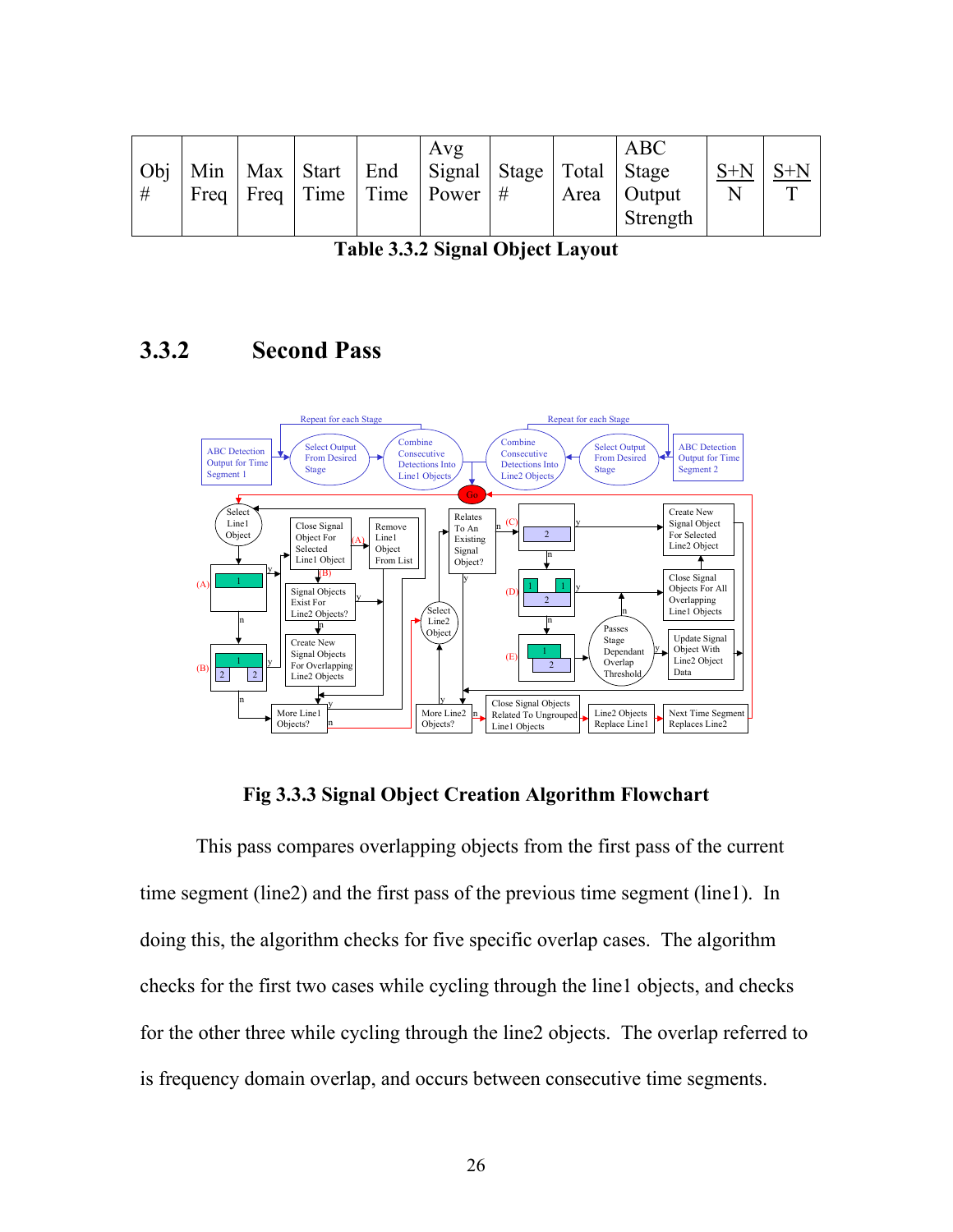First, the algorithm cycles through the list of line1objects. This process detects the first two overlap cases, and processes the line objects as necessary.

The first case is when a line1 object does not overlap any line2 objects. The algorithm finds the corresponding signal object, and marks it as expired. It then removes this line object from the line1 list, thus eliminating any needless further processing on it.

The second case involves a line1 object overlapping more than one line2 object. When this happens, the line1 object is treated as a branch point and again the related signal object is marked as expired. The line2 objects are then checked to see if related signal objects have been created that correspond to the significant line2 objects. If not, new signal objects are created for each of the multiple line2 objects that are overlapping with the selected line1 object.

When the algorithm is done cycling through the line1 objects, it begins to cycle through the list of line2 objects. This checks for the last three possible overlap cases. While cycling through, the process checks the selected line2 object to see if a corresponding signal object has been created. If one has, the algorithm skips over this line2 object and proceeds to process the next object in the list.

The third case is similar to the first case. It occurs when a line2 object does not overlap any line1 objects. When this happens, a new signal object is created that relates to the line2 object.

The fourth case occurs when a line2 object overlaps more than one line1 object. The line2 object is now treated as an intersection. The signal objects that

27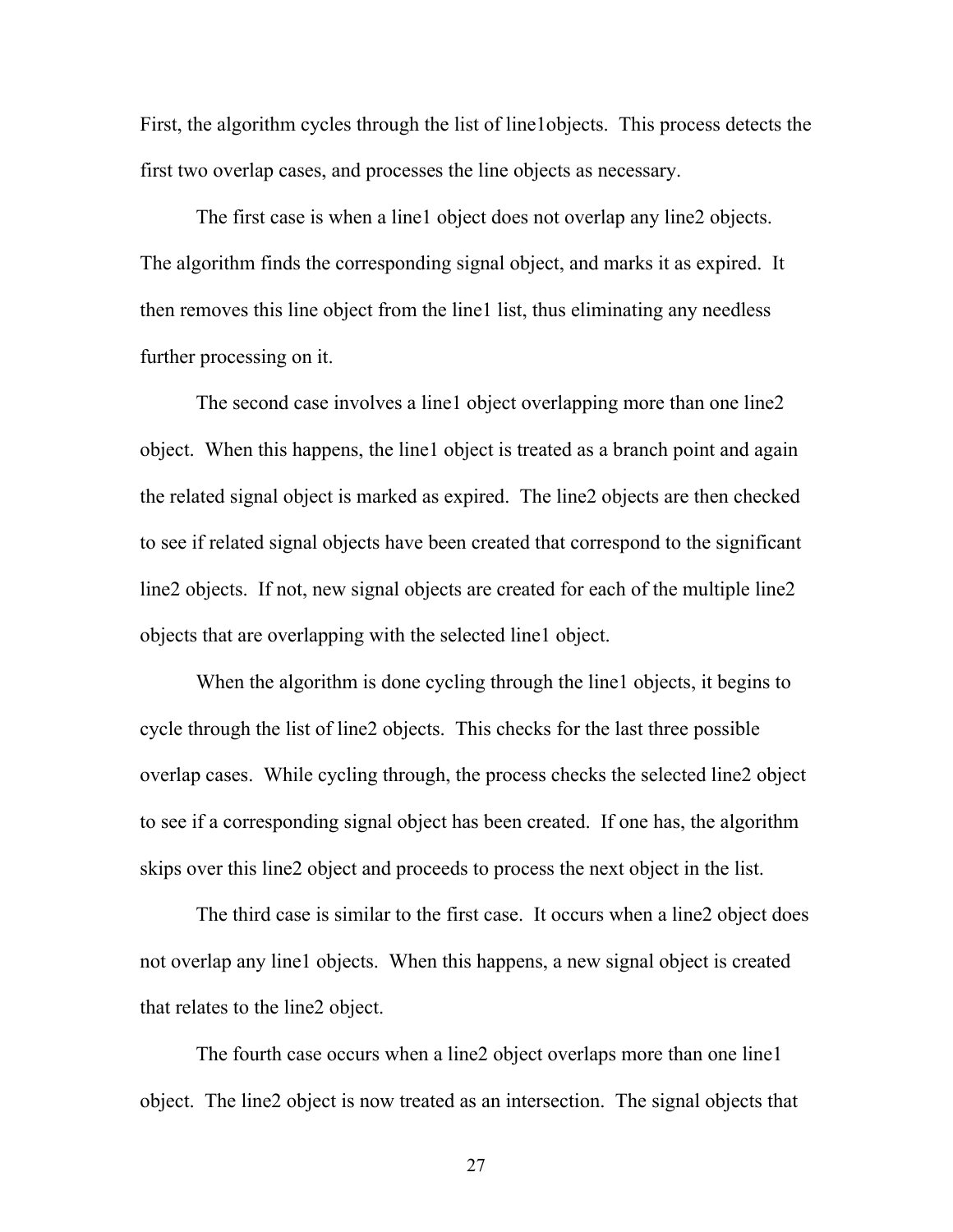correspond to all of the overlapping line1 objects are marked as expired, while a new signal object is created that relates to the line2 object.

The fifth, and final, case is when one line1 object overlaps with one line2 object. The amount of overlap is calculated as the percentage of the longer object that touches the shorter object. This number is then compared to a stage dependent threshold. The thresholds vary evenly between 50% for the first stage and 0% for the last stage. If the amount of overlap is less than or equal to the threshold percentage for that stage, the signal object relating to the line1 object is marked as expired, and a new one is created for the line2 object. Otherwise, The signal object tied to the line1 object is updated using the existing information and the new information from the line2 object.

Once the line comparison is complete, the signal objects corresponding to any unclassified line1 objects are marked as expired. The line1 list then is thrown out and replaced by the line2 list. The algorithm repeats this process for each time segment.

# **3.3.3 Display**

The display of the signal objects is tied directly into the creation algorithm. Since the information about an object can change with each time segment, the display must be able to reflect that change at the same time.

28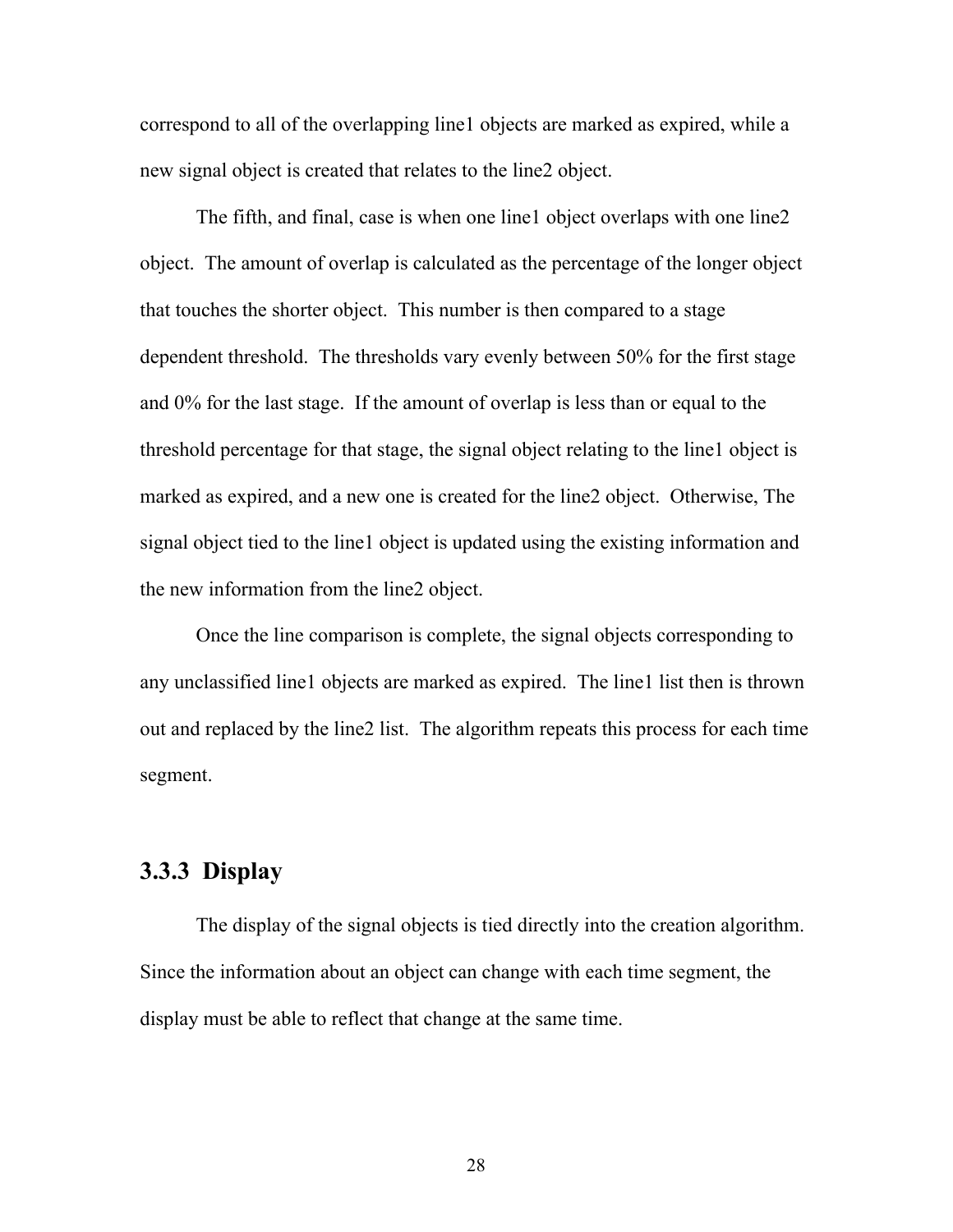Every time segment is now plotted, and since the symbols used to denote objects are larger than one pixel wide, they will always be visible unless covered by another object. If one object covers another, this can be clarified by simply zooming in on the desired region. All of the shapes and colors displayed in the Signal Object Display are selected based on information contained in the signal object list. If the operator needs more specific information, they can click on the object symbol and directly access most of the information contained in that list.

## **4.0 Other Output**

In addition to displaying the calculated information, this new program also creates a few text files containing other information for use in post-processing.

#### **4.1 Parameter Text File**

The first output file contains the parameter list for the ABC process, and is aptly named "params.txt". Any time a parameter is changed, a new line is added to this file telling what parameter was changed by use of an 'action' code. Also, this line lists the new parameter values. Another text file, "Legend.txt", tells the user what the 'action' codes mean.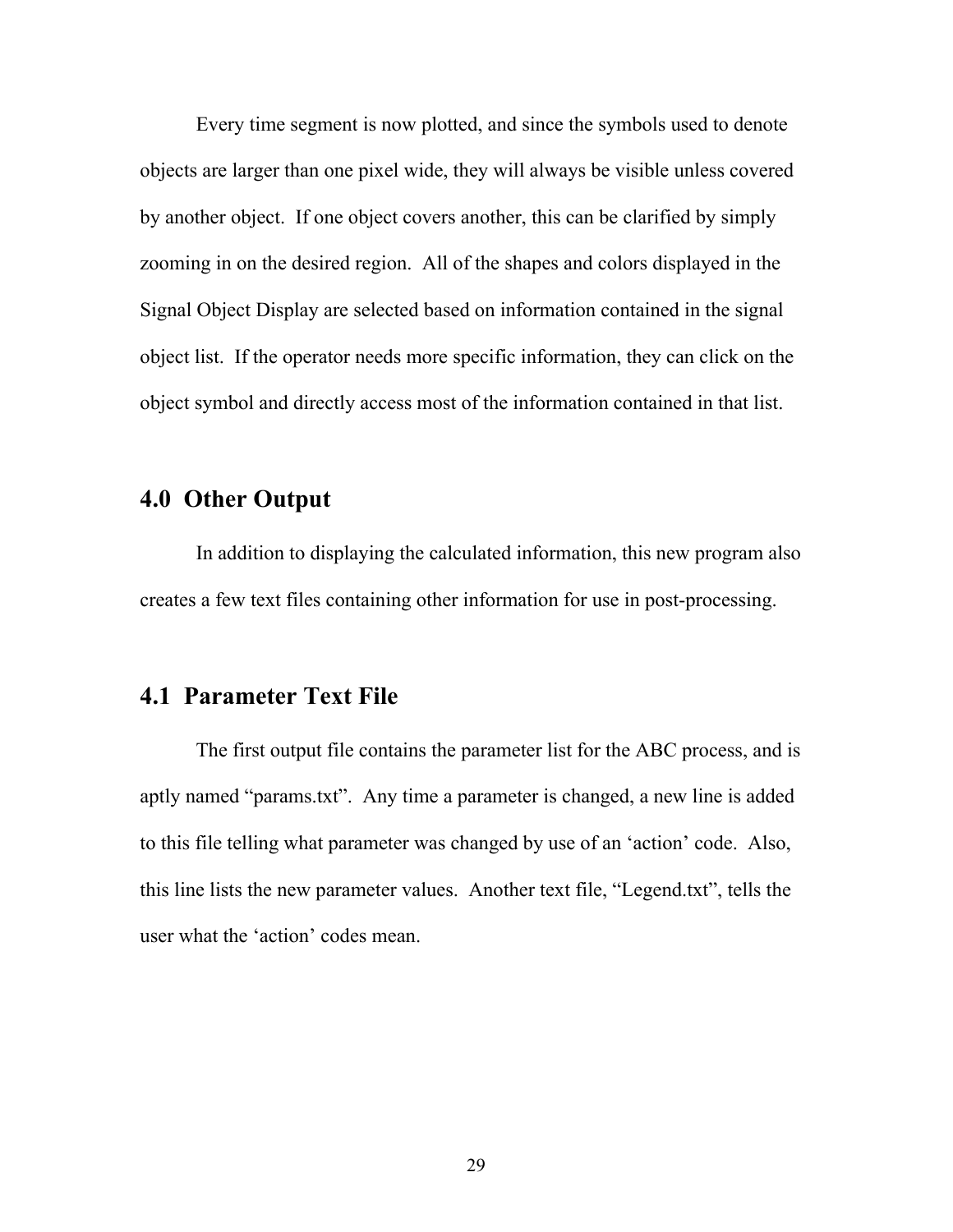### **4.2 Line Object Text File**

The next output is a text file that contains a list of detected line objects. This file's name is "LineObjs.txt". These line objects are appended to the file, only if the corresponding menu switch is turned on. The file list contains all of the information contained in the objects as discussed in paragraph 3.3.1.

# **4.3 Signal Object Text File**

The third text file lists the detected signal objects, and it is named "SigObjs.txt". Once again, these files are only written to if the menu switch is turned on. The list in the file contains the signal object information as discussed in paragraph 3.3.1.

# **5.0 Conclusions**

After testing, a few conclusions could be made about the new prototype implementation.

## **5.1 Speed**

It has been determined that the prototype implementation is not capable of actually handling real-time data. However, during testing, the program was clocked at speeds up to 10 kHz. That speed relates to the number of samples the program could handle in one second. When this number is compared to sampling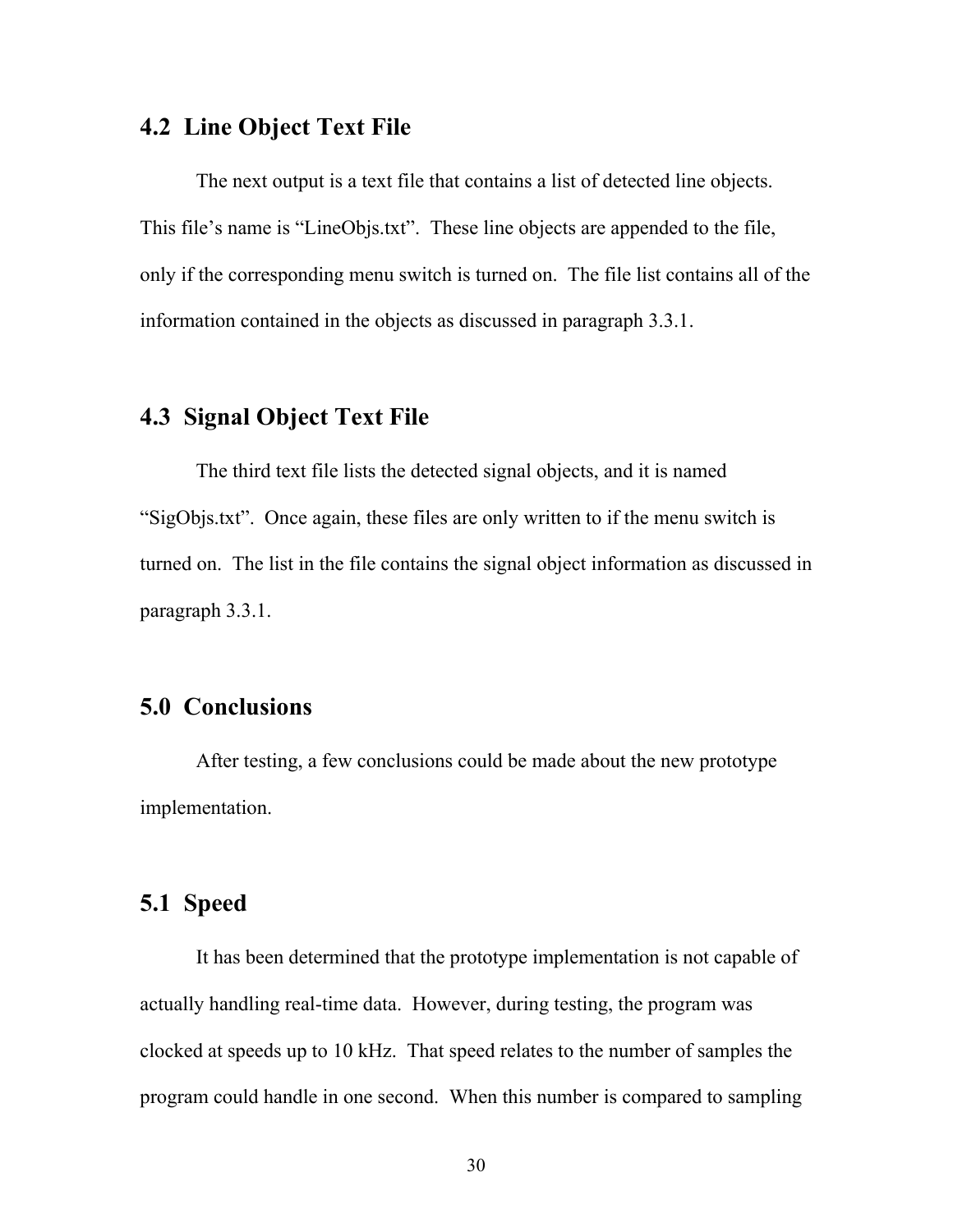rates of the order of 10 MHz that could be used in some collections, it is easy to see that there is a need for speed enhancements, possibly employing parallelprocessing.

# **5.2 Design Comments**

After completing the GUI, it was found to be highly satisfactory. Using pull down menus for parameter adjustment allowed for a maximum display area. If other controls had been used, they would cut into the possible size of the display, and make viewing more difficult. Also, the use of menus kept all of the options in one area, making them simpler and easier to find.

### **5.3 Other Uses**

During the period of time that this program was being developed, it was also used for purposes other than as a program model. The main use was as a test for the data collection system that was in use. This program not only detected collected signals, but in certain cases, it could also indicate problems with the collection such as dropped data. While these problems could be detected easily with this program, they might have otherwise been overlooked.